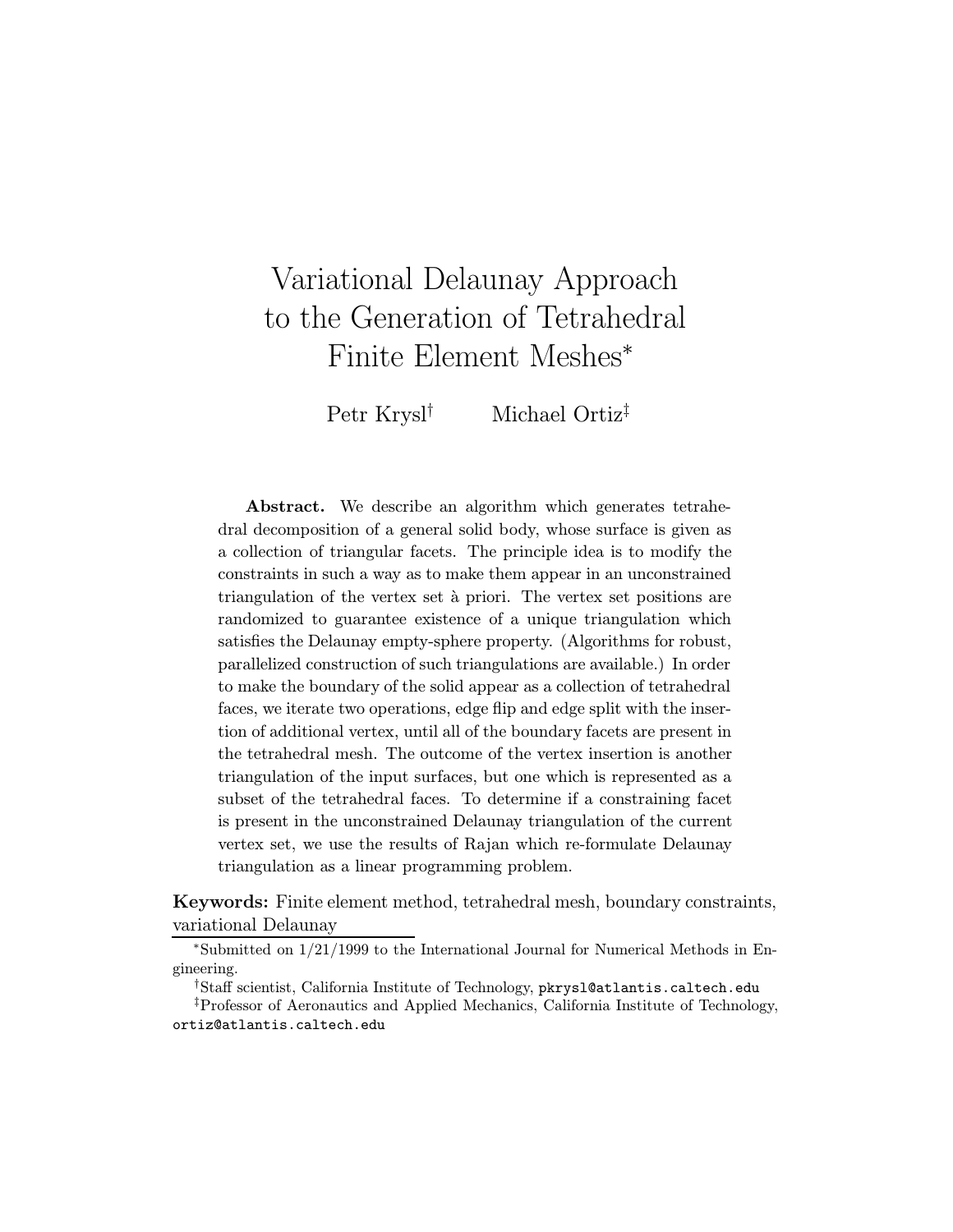# Introduction

Decomposition of arbitrarily complex three-dimensional solids into tetrahedral finite elements (tetrahedrization) is a very important aspect of finite element simulations. The ideal algorithm should be fast and robust, and the existence of a "silver bullet" technique suitable for all possible applications is improbable. Octree-based algorithms proved useful [1, 2, 3], and although they tend to be rather complicated, and not quite easily parallelizable, some new developments, such as guaranteed quality [4], make them interesting. The advancing front technique  $[5, 6, 7, 8, 9]$  is a heuristic, and although some of the features of this approach are very attractive (good quality tetrahedra tend to be produced near the external surfaces, arbitrary gradation is easy to achieve), lack of robustness in three-dimensional geometries is a serious impediment.

Algorithms based on the Delaunay empty circumsphere property are hampered in three dimensions, in contrast to planar geometries, by the nonexistence of a "constrained triangulation" [10]. (In a constrained Delaunay triangulation, the circumsphere of any simplex must be either empty, or the vertex inside the circumsphere must be occluded to any point inside the simplex by some constraining simplex.) A number of attempts to deal with this difficulty appeared in the literature, the post-processing approaches of Weatherill [11, 12] and George [13] being prominent among them.

To ellucidate our solution, we suggest to consider the following scenario: A three-dimensional solid is described by its boundary triangulation. The task is to find the decomposition of its volume into tetrahedral elements such that the triangulated boundary surfaces are "reasonably" approximated as collections of tetrahedral faces. One possibility is to represent the input constraining surfaces exactly, i.e. each triangular facet on the input surfaces corresponds to a face of at least one tetrahedron. Another approach becomes possible when the constraining surfaces are not required to appear exactly: the constraining surface triangulation may be modified to yield a geometrically and topologically similar triangulation [14], which has a potential to make the task of volume triangulation much easier. And that is precisely our point: We make it possible to use ordinary, unconstrained Delaunay triangulation, which is well understood, robust, and efficient, by modifying the constraining surface triangulations.

The principal idea of this work is actually quite well-aged. Hermeline seems to have been the first to propose incorporating boundaries of 3-D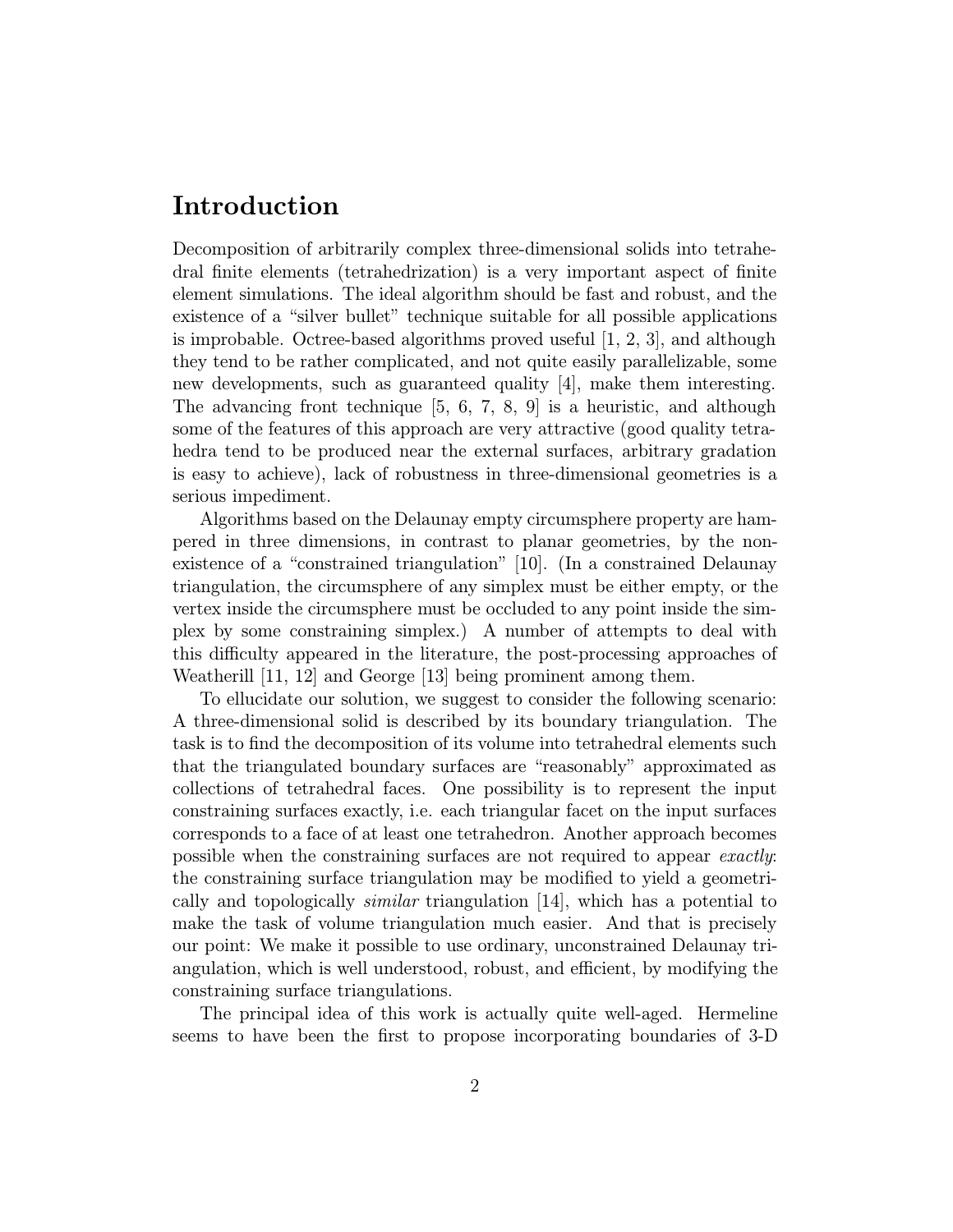objects into unconstrained Delaunay triangulations [15]: Instead of trying to extract the missing constraining facets a posteriori from a convex hull mesh, the input entities are complemented by additional vertices and facets which make an approximation (tesselation) of the constraining surfaces appear in the mesh ab initio. It is then easy matter either to construct only those tetrahedra which are in the region of interest, or to collect those tetrahedra from the convex hull mesh. Since then the idea re-surfaced in various guises; consult References [16, 10, 17, 18, 19].

Our approach differs from the preceding work in that we use the variational framework developed by Rajan [20] to determine if a facet of a constraining surface appears in the unconstrained Delaunay triangulation of the current set of vertices. If the facet is missing, we apply two local modification operations with the goal of improving sampling of the constraining surfaces. Decreased distances between surface vertices lead to the appearance of edges and facets. In difference to previous work we do not restrict the constraining surfaces in any way, in particular they may be non-planar, with multiple handles, and small input angles are allowed. However, this lack of restraint means that the technique currently comes without theoretical guarantees of termination.

The outline of the paper is as follows. We begin by giving a high-level view of our algorithm, and by specifying its inputs and outputs in Section 1. Subsequently, we order the sections according to the top-level algorithmic steps: Generation of internal vertices (Section 2), securing of non-denegerate vertex positions (Section 3), determination of presence of a given facet as a tetrahedron face in the unconstrained Delaunay triangulation of the vertex set (Section 4). Section 5 presents our (heuristic) algorithm of surface modification with the goal of making all the surface facets appear as simplices in the final triangulation, and finally we briefly outline the advancing front Delaunay volume triangulation in Section 6, the removal of slivers (Section 7), and parallel execution (Section 8). The paper is concluded by illustrating the present algorithm on number of applications. We also point out some points worthy of further investigations.

### 1 Outline of the algorithm

We first give a high-level outline of our algorithm. We resort to pseudocode, here and in several other instances where algorithms are specified. The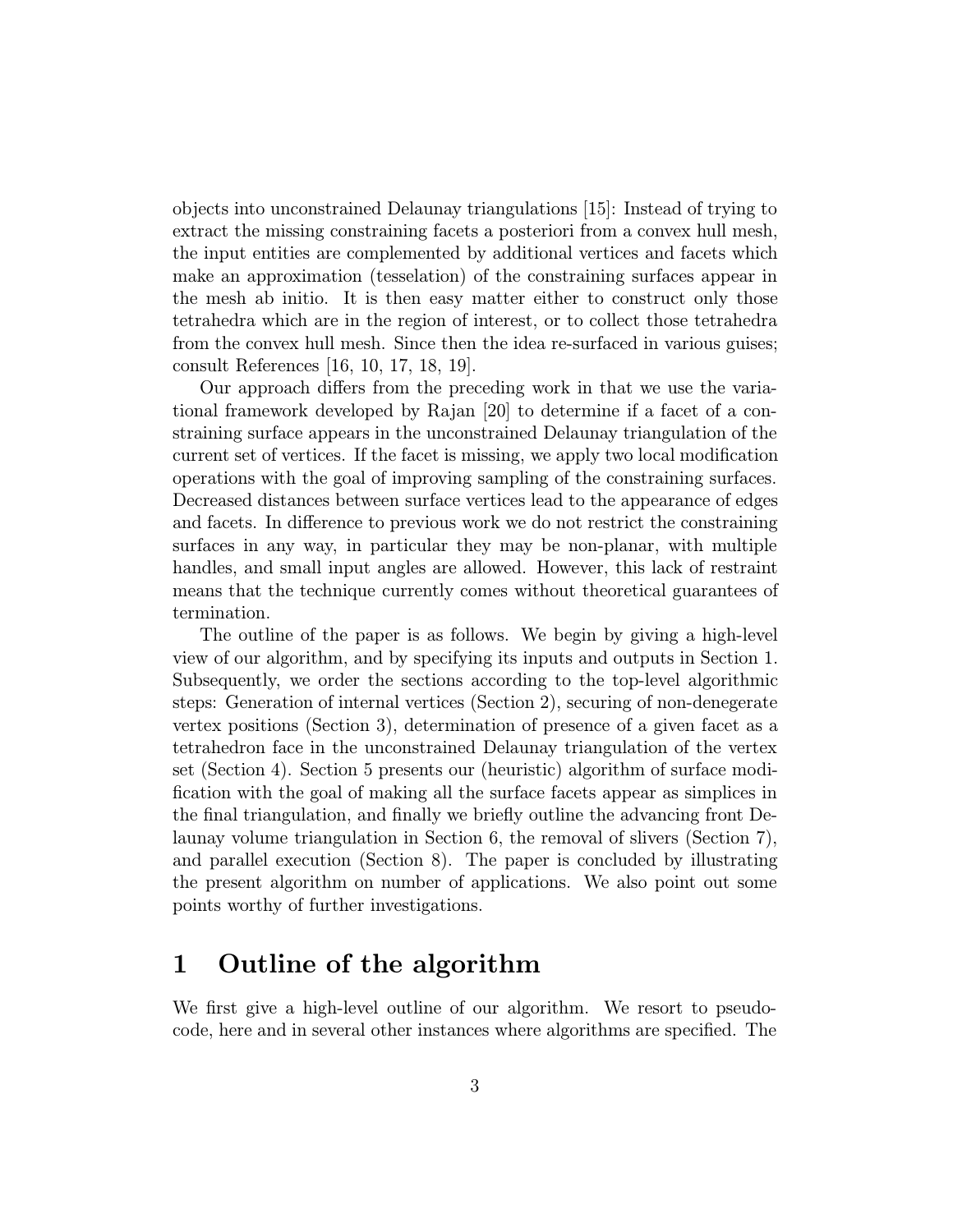notation is meant to be self-explaining.

algorithm TRIANGULATE Read input and generate internal vertices. Move vertices into non-degenerate positions. Determine if all constraining surface facets are represented by tetrahedron faces. if (Are there are any non-Delaunay facets?) then Apply surface Delaunayzation algorithm. endif Insert boundary facets into the advancing front and generate tetrahedra. Remove slivers.

As *input*, the volume mesher is given a list of vertices and a list of surface facets. Vertex data comprises a unique integer identifier, coordinates, and optionally mesh size at the vertex. The surface facets represent boundary or interface surface triangulations, and are specified by listing the three identifiers of its vertices given counterclockwise when looking against the "outer" normal of the surface. Each facet is associated with a unique topological face. Furthermore, the 3D regions on each side of the facet are specified: The normal of the facet points into region  $r_1$ ; region  $r_0$  is on the other side. If the facet bounds just a single region (region  $r_1$  is the semi-infinite space representing the "outside"), the facet is oriented such that its normal points out of the solid.

The *output* of our algorithm is obviously the tetrahedral decomposition of the volume (tetrahedra and their vertices), but also the modified surface triangulation (vertices and facets).

# 2 Generation of Internal Vertices

The mesher has the ability to generate additional vertices "in the volume" of the solid. We adopt a simple two-stage technique. First, we generate vertices close to the boundaries, which are offset appropriately inward from the barycenters of boundary facets. Next, an octree is constructed which bounds the solid so that its leaves are of size proportional to the desired edge length at the centroid of the leaf, and the vertices are generated at the center and at the mid-points of the edges of the leaves so that for a uniform edge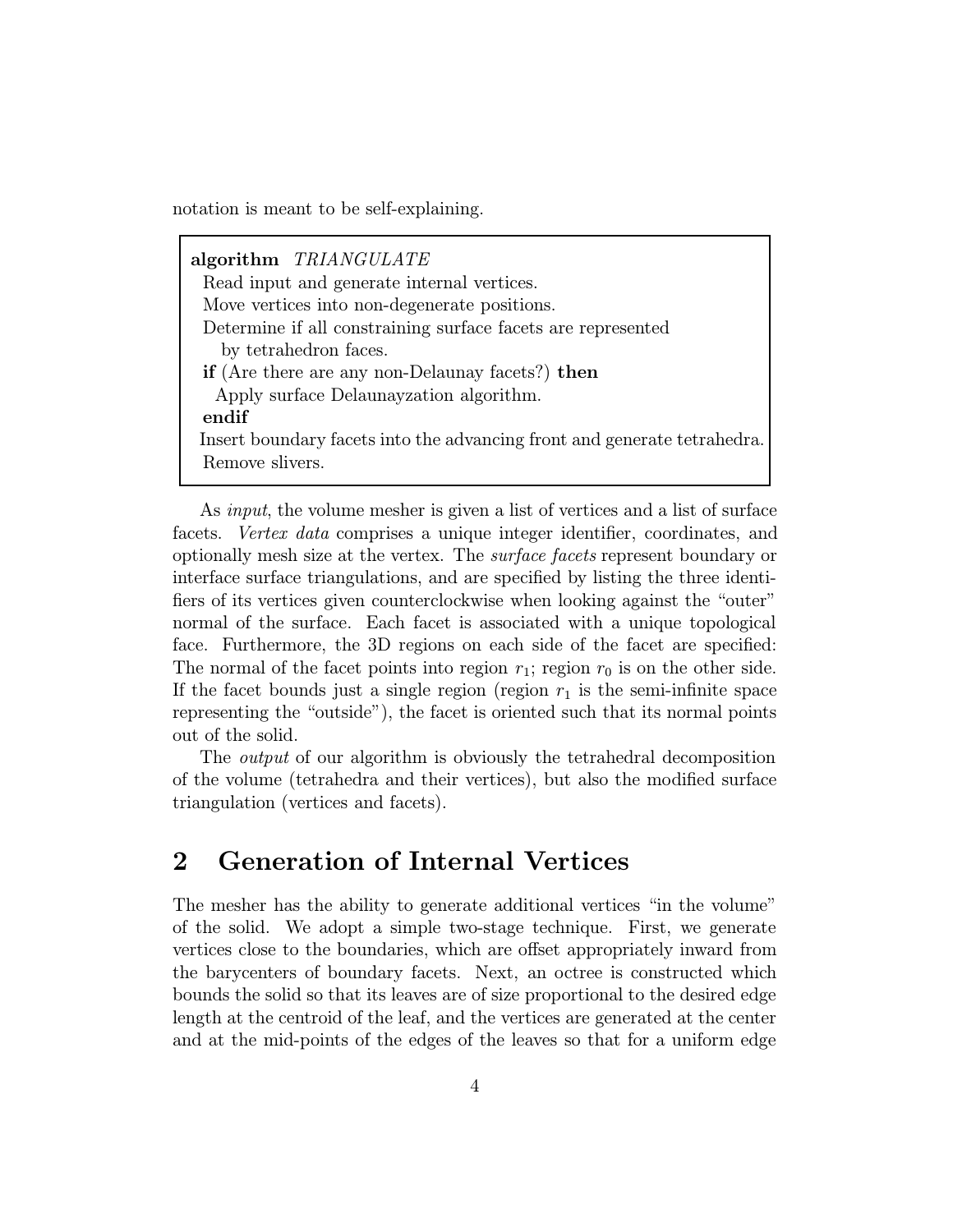length specification one obtains arrangement in the form of an face-centered cubic crystal lattice [21]. The vertices are in both stages generated only if they do not fall too close to another vertex (which could have been given as input), and if they do not come too close to the surfaces of the solid. Note that it is not necessary to perform any expensive in/out tests to determine if the vertex is actually inside the solid, because the advancing front technique used to mesh the interior simply disregards vertices outside. The position of the generated vertices is randomly perturbed by a vector of magnitude of approximately 1% of the edge length.

A promising alternative approach to the generation of the internal vertices has been proposed by Fuchs [22] in the context of almost regular Delaunay triangulations.

### 3 Random shifting of vertex positions

In order to deal with the ambiguity associated with co-spherical points (degenerate Delaunay triangulations), we choose to move vertices into general positions by a small random shift. The default magnitude of the shift is  $10^{-4}$ of the edge length (mesh size) at the vertex. For very closely spaced surfaces this could lead to (self-)intersections, but such situations can be avoided by shifting the vertices in tangent planes (along tangents to surface edges) only. The random perturbations yield vertex sets with a high probability of general vertex positions; see Reference [23] for a discussion.

### 4 Delaunayhood of Boundary Facets

First, some notation, for the sake of brevity. We will denote facets represented by a tetrahedron face as Delaunay facets, and those that do not coincide with any face, as non-Delaunay facets. The property of facet b of being Delaunay or not is called the *Delaunayhood* of b. Furthermore,  $P_i(b)$  denote the vertices of the facet b,  $\widehat{P}(b)$  is the fourth vertex of the tetrahedron  $T(b)$  piled up on<br>a Delaunay facet b, CircS[T] is the circumsphere of tetrahedron T. The a Delaunay facet b, CircS[T] is the circumsphere of tetrahedron  $T$ . smallest, or equatorial, circumsphere of facet b is meant by  $CircS[b]$ .

How to determine if a boundary facet is represented in the unconstrained Delaunay mesh is crucial to our approach. The empty equatorial sphere criterion used by Miller et al. [17] and Shewchuk [19] is a sufficient, but not a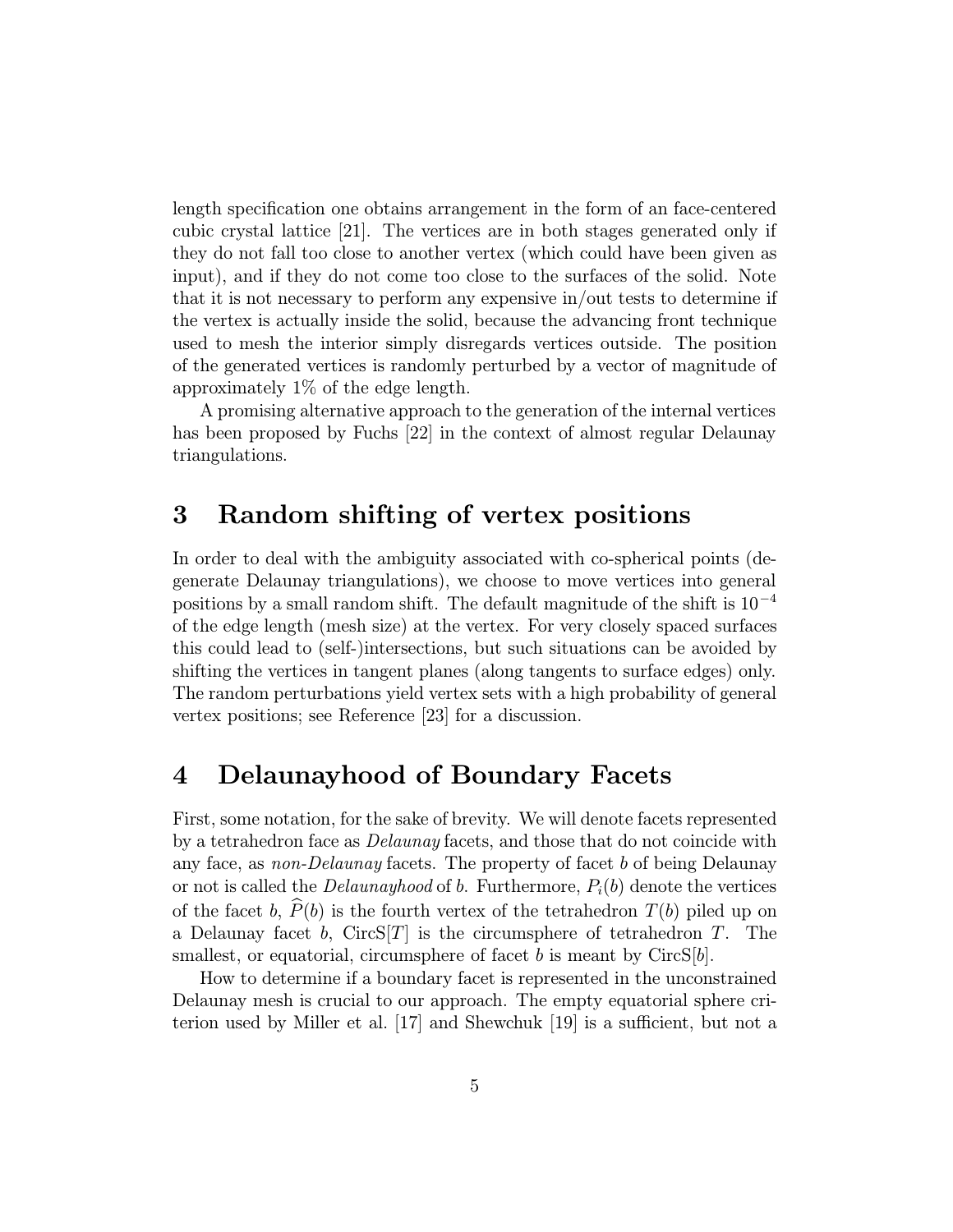necessary condition. Hence, one can hope to introduce less Steiner vertices with a less restrictive criterion. Our approach is based on the optimality results for Delaunay triangulations advanced by Rajan [20]: Minimize function F defined on the convex hull of vertices  $P_i$ , Conv $(P_i) \in R^n$  (in our case  $n=3$ 

$$
F(\mathbf{X}, \boldsymbol{\lambda}) = \sum_{i \in S_m} \lambda_i (\boldsymbol{P}_i - \mathbf{X})^2
$$
 (1)

subject to the constraints

$$
\lambda_i \geq 0, \quad \sum_{i=1}^n \lambda_i = 1, \quad \sum_{i \in S_m} \lambda_i \mathbf{P}_i = \mathbf{X} \ . \tag{2}
$$

The coefficients  $\lambda_i$  are recognized as the barycentric coordinates of the point X within the enclosing tetrahedron. The set  $S_m$  comprises all input vertices, in general. However, in order to make the technique computationally efficient, we build the set  $S_m$  adaptively as described below.

In order to determine Delaunayhood of facet b we solve the linear programming problem (1) for a certain vertex set,  $S_m$ , at a point slightly offset against the direction of the facet normal (ie. into the solid). The distance is arbitrarily set at  $K = 10^{-3}d$ , where d is the characteristic dimension of the facet b. The vertex set  $S_m$  is initially chosen to include probable candidates for optimal solution of (1). Later, the set  $S_m$  is adjusted depending on the outcome of the solution of (1); see algorithm TET ON FACET.

The solution of (1) may be unbounded, in which case we assume there is no tetrahedron whose face represents the facet b. Another possibility is an infeasible solution (such as when the number of vertices is insufficient, or the vertices are all co-linear or co-planar). In that case the search region is inflated and the solution is re-tried. One can also arrive at a lower-dimensional solution, which happens when the sampling point  $\boldsymbol{X}$  lies on an edge or on a face. In that case we remove the sampling point further from the facet and retry. Finally, the solution may give four non-zero lambdas in which case the circumsphere of the tetrahedron is checked if it is really empty as it should be (note that the vertex set used in the linear programming problem was not necessarily complete). If there is any vertex inside  $CircS[T(b)]$ , it is an indication that the solution of (1) should be re-tried with an expanded vertex set  $S_m$ .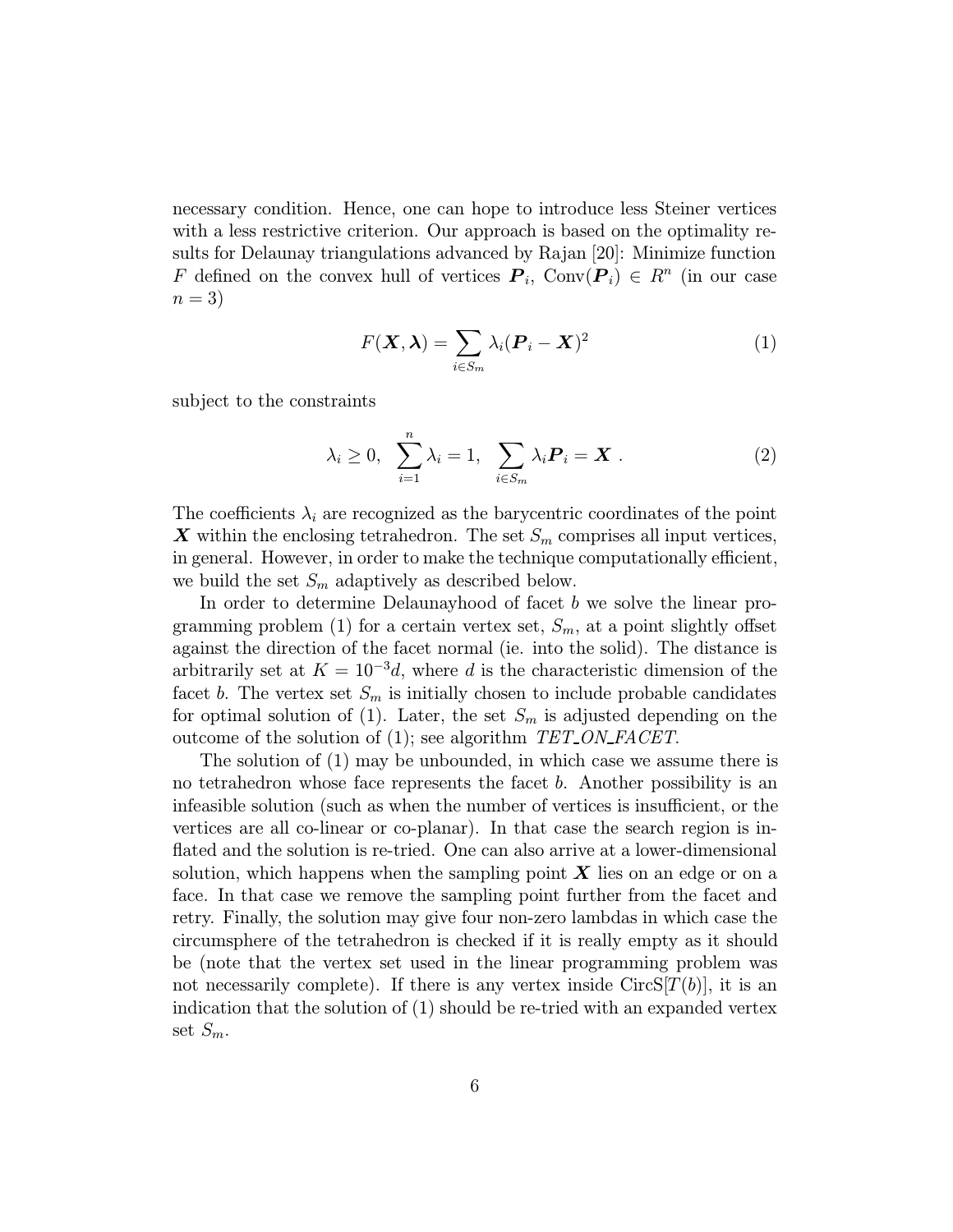```
algorithm TET\_ON\_FACT (Facet b): returns Tetrahedron
Compute facet barycenter C and normal nSampling point X \leftarrow C - Kn;Estimate CircS[T(b)];B \leftarrow box enclosing CircS[T(b)];
loop
  Solve (1) for S_{-m} = vertices inside B
  case solution type do
  UNBOUNDED:
    return NULL
  INFEASIBLE:
    Increase B and continue
  LOWER DIM:
    X \leftarrow C - Kn; recompute B and continue;
  OPTIMAL:
    T(b) \leftarrow tetrahedron from non-zero \lambda_i;
    if (Is CircS[T(b)] empty?) then
       return T
    else
       if (Solution of (1) yielded T for the second time) then
         return NULL;
       else Increase B to cover CircS[T(b)] and continue; endif
    endif
  done case
done loop
```
The algorithm IS\_DELAUNAY? deciding Delaunayhood of a given facet is described next. Note that the algorithm attempts to figure out status of a facet either after the facet has been created, in which case it does not know the status of the facet, or after some vertex has been added to the domain, in which case it needs to check whether the status of a previously Delaunay facet has changed or not.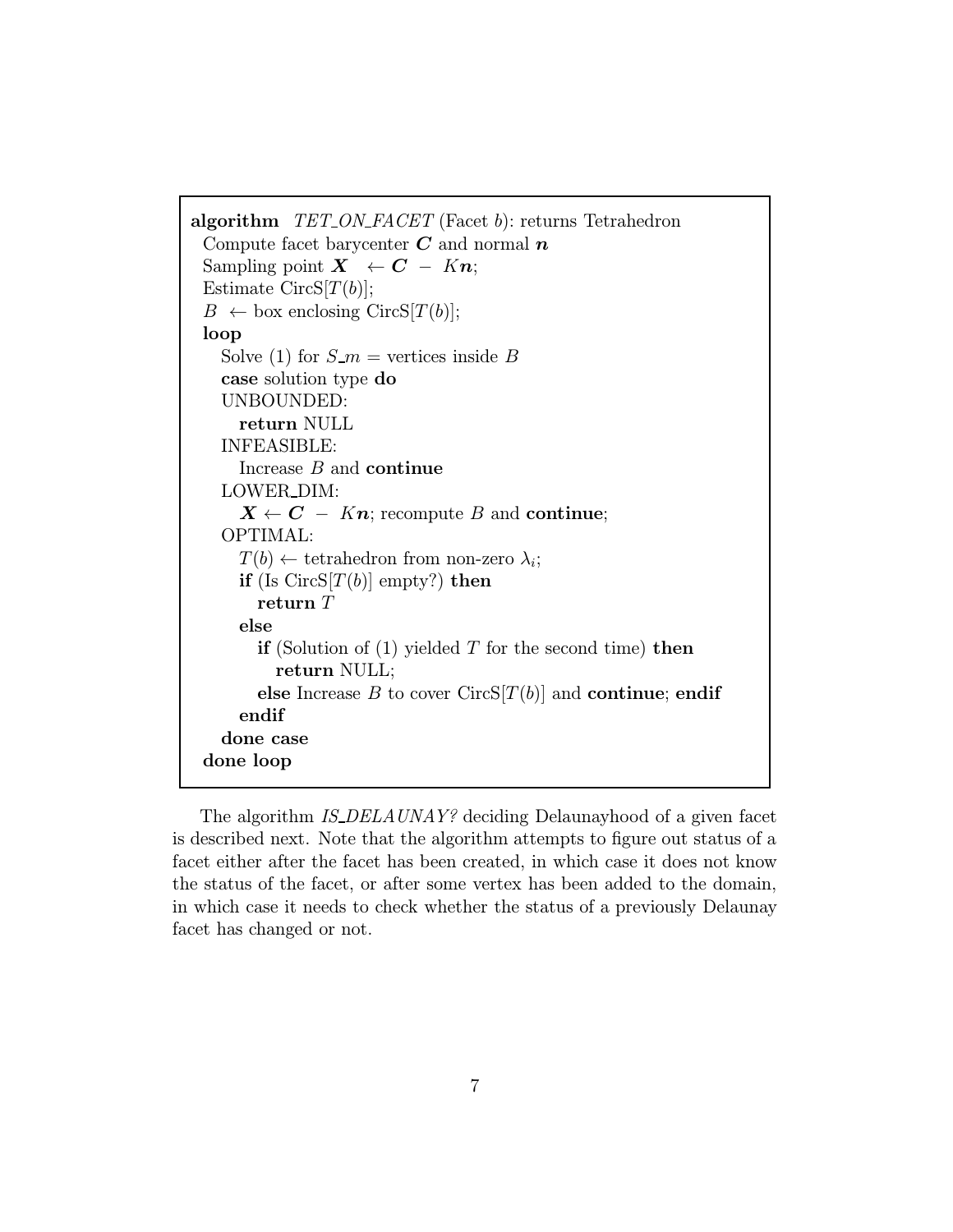algorithm *IS\_DELAUNAY?*(Facet b): returns TRUE or FALSE if (Was b previously Delaunay?) if (Is  $CircS[T(b)]$  empty?) then return TRUE; endif endif if (Is  $CircS[b]$  empty?) then return TRUE; else foreach vertex  $P$  found in CircS[b] do  $\widehat{P}(b) \leftarrow P$ ; if (Is  $CircS[T(b)]$  empty?) then return TRUE; endif done foreach Solve linear programing problem of Equation  $(1) \rightarrow$  tetrahedron t **if** (Does b coincide with one face of tetrahedron  $t$ ?) then return TRUE; endif endif return FALSE;

Note that in order to speed up the computations we use in the algorithm IS\_DELAUNAY? not only the linear programming formulation  $(1)$ , which in itself yields all the information one needs but at a relatively high cost, but we also perform some less expensive circumsphere tests first, which can save computational effort by enabling early decisions. In order to be able to use the circumsphere tests, we save for Delaunay facets the vertex which belongs to the tetrahedron whose face coincides with the facet.

Another speed optimization related to the solution of equation (1) is available through posing a limit on the size of the linear programming (LP) problem that is allowed to be actually solved (largest number of unknowns). When the size of the LP problem is too large, the results is assumed to be FALSE (in other words, the facet is non-Delaunay). We show the effect of this optimization in the Section 9.

### 5 Surface Delaunayzation

If there are any non-Delaunay facets in the constraining surfaces, the algorithm DELAUNAYZATION attempts to modify the surface meshes to make all of the constraining facets Delaunay. At the same time, the algorithm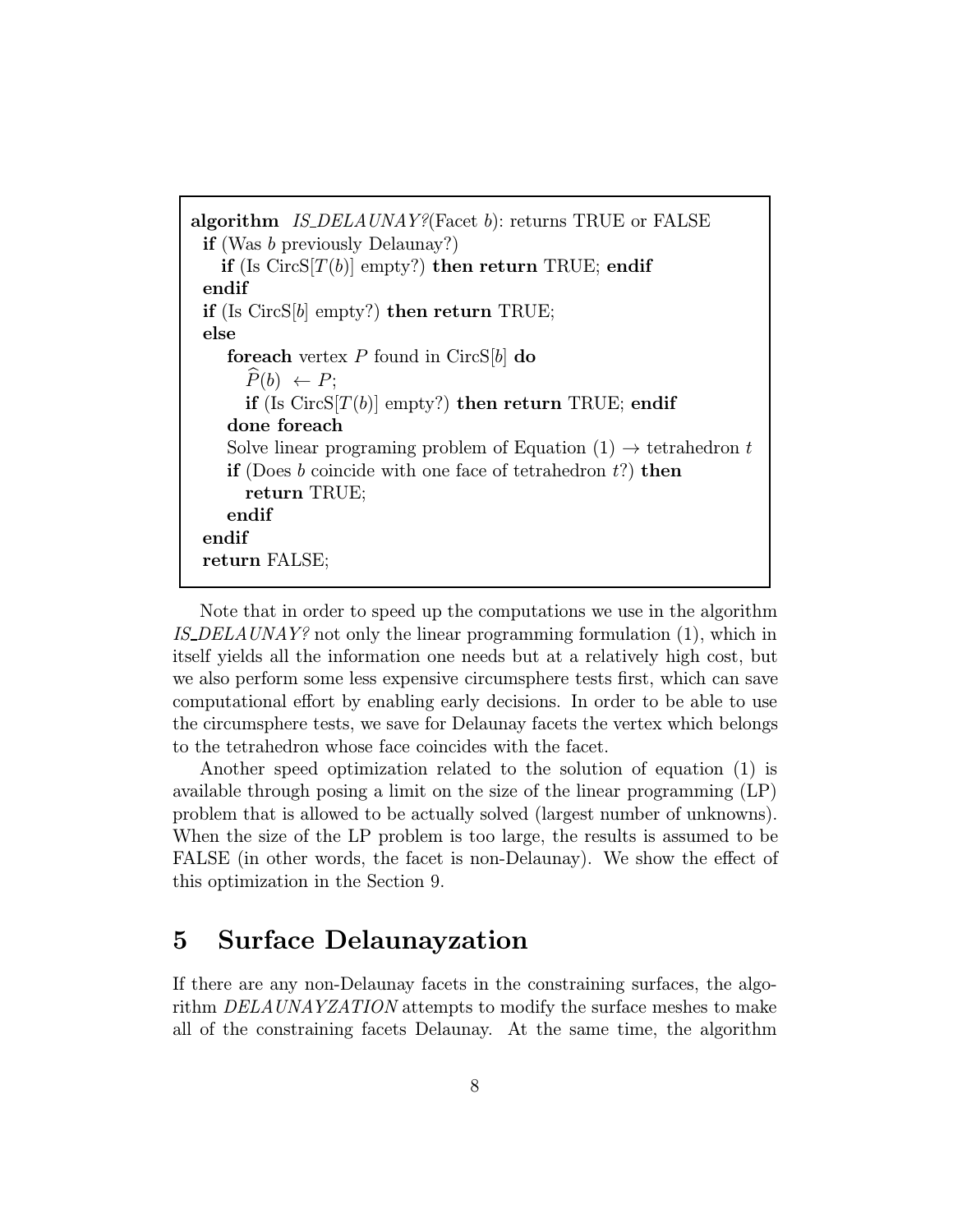endeavors to introduce as few additional boundary facets as possible, and to make the surface mesh as well-shaped as possible.

The introduction of additional vertices into the surface mesh in order to make all facets Delaunay is in general unavoidable. Unfortunately, each additional vertex has not only the potential to make some facet(s) Delaunay, it may also make others non-Delaunay. Hence, it is quite difficult to devise an algorithm which provably terminates for all possible inputs. Our algorithm is a heuristic, and we have not been able to provide theoretical guarantees of termination yet.

#### 5.1 Delaunayzation algorithm

Two primitive surface modification operations are applied to the surface triangulation iteratively: *flip* of diagonal in a quadrilateral represented by two adjacent triangles, and split of a common edge by insertion of a new vertex. The first operation is inspired by the diagonal-swapping 2-D triangulation algorithm, the second is an attempt to maintain surface triangulation quality while introducing a Steiner point. The flip does not create any new vertex which could make other facets non-Delaunay, and is therefore preferable to split. On the other hand, in certain situations surface triangulations have been designed to possess some desirable properties such as convexity. Consider for example a coarsely discretized, very strongly curved leading edge of an airfoil. Concavities introduced by flips would unacceptably distort the air flow. In this case we could prohibit flips and use only splits which guarantee preservation of the "shape" of the surface triangulation.

The *DELAUNAYZATION* algorithm is described next. While there are any non-Delaunay facets, a pass over all the facets is made, flipping as many "diagonals" as possible. Next, each still non-Delaunay facet is split along its longest edge.

```
algorithm DELAUNAYZATION
while (Is there a non-Delaunay boundary facet?) do
  perform FLIPS (NULL)
  perform SPLITS
done while
```
The FLIPS algorithm works on a list of non-Delaunay facet, which can consist either of facets connected to a newly introduced vertex, or of all facets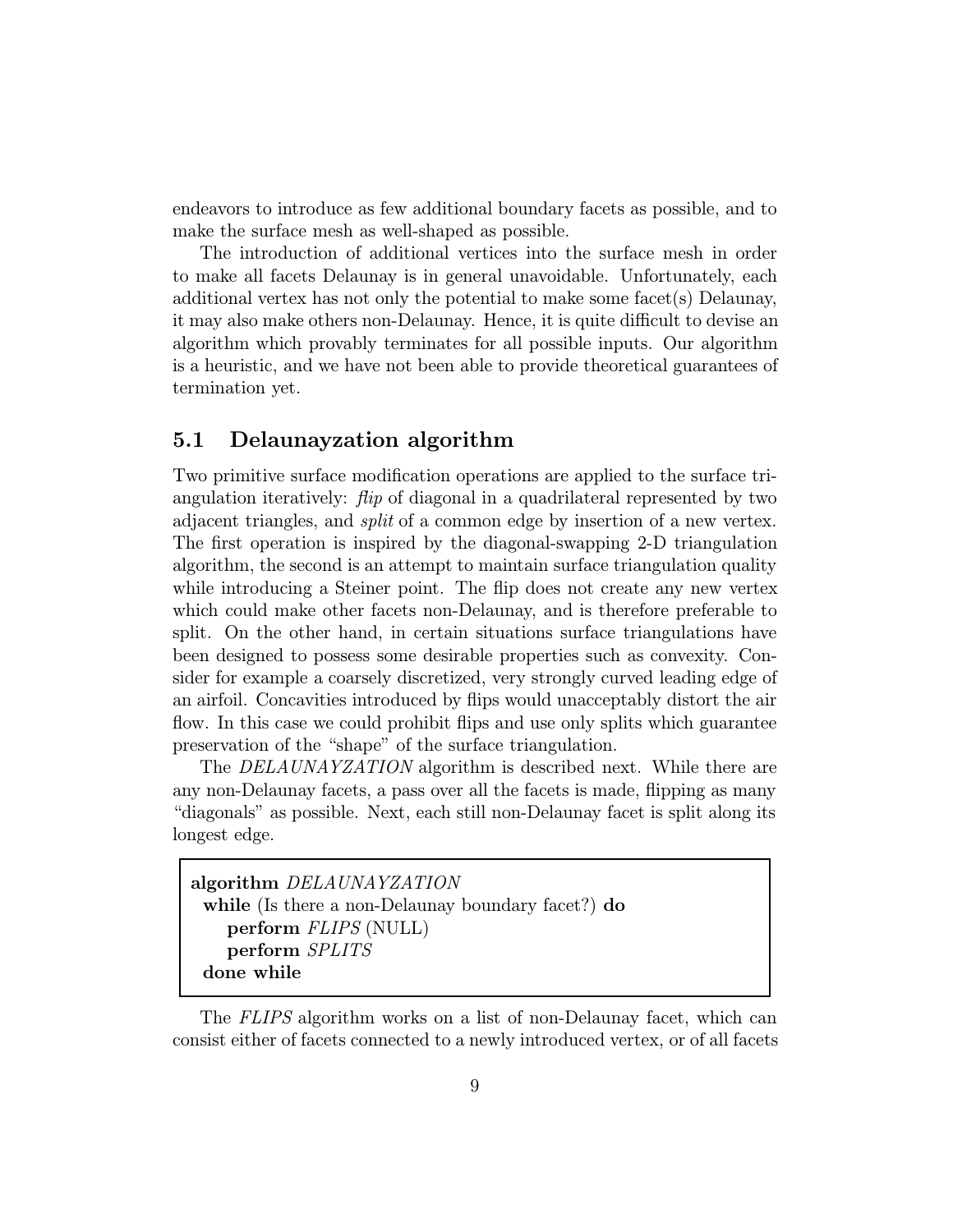in the surface meshes. The procedure tries to find an adjacent facet with which flip can be accomplished using the algorithm  $FLIPPABLE\_NEIGHBOR$ .

algorithm  $FLIPS$  (Vertex  $V$ ) if (Is V NULL?) then List  $L \leftarrow$  all facets in mesh else List  $L \leftarrow$  all facets connected to V endif foreach non-Delaunay  $b \in L$  do Facet  $b' \leftarrow FLIPPABLE_NEIGHBOR (b)$ Flip diagonal in quadrilateral  $b + b'$ done foreach



Figure 1: Prohibited flip leading to a sharp subtended angle. Left-hand side initial configuration; right-hand side situation resulting from flip.

The algorithm FLIPPABLE\_NEIGHBOR assesses suitability of a facet adjacent to the facet b for flipping. Only facets which belong to the same topological face are considered. A facet  $b'$  is acceptable for flipping only if all the following holds:

- 1. Facet b' belongs to the same topological face as b; (This allows for edges to be preserved, even if they do not correspond to "true" edges along sharp folds of the surface.)
- 2. The quadrilateral composed of the two facets b and b is convex as judged in projection to an average plane using an area-based measure;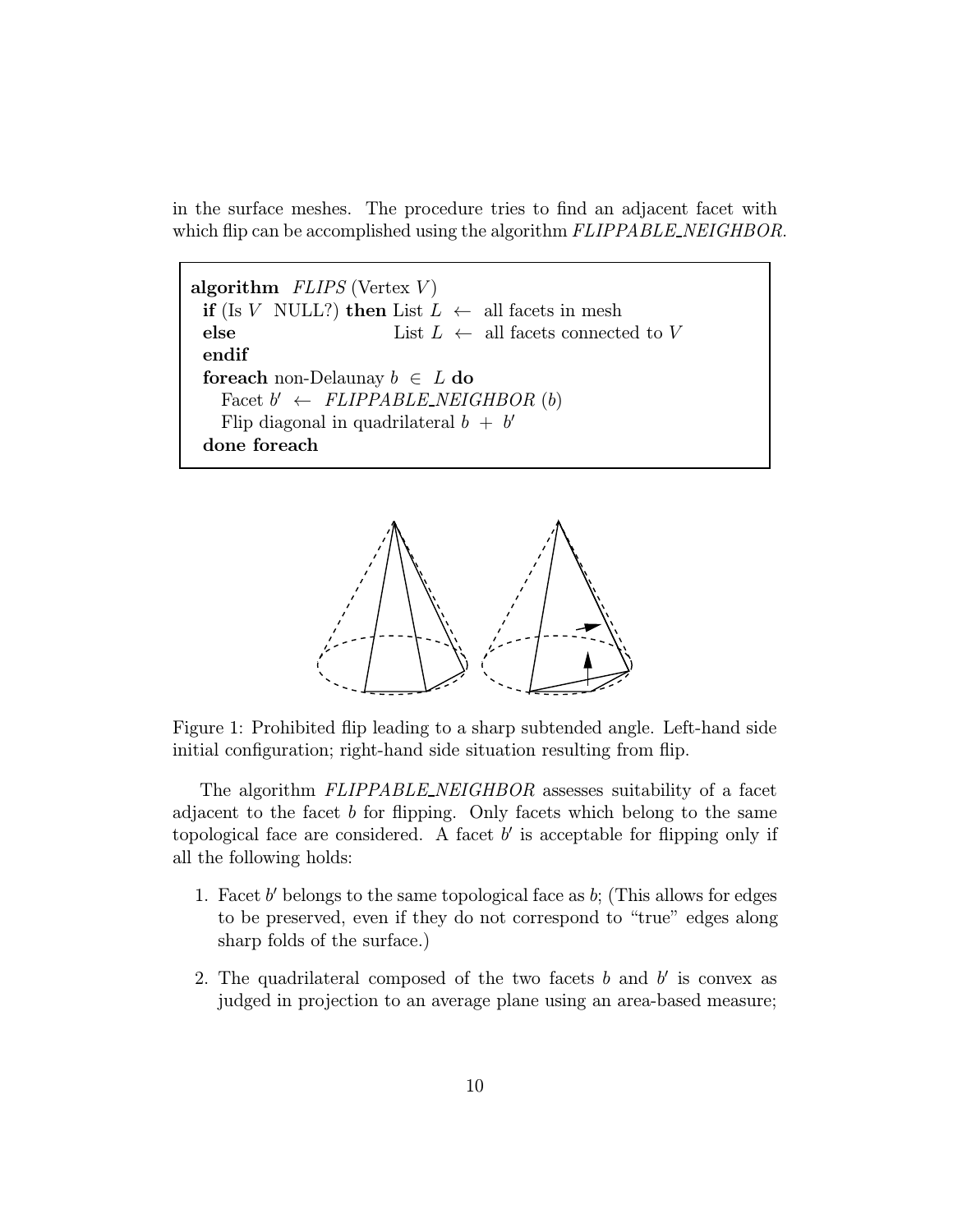- 3. The angle subtended by the facets in their flipped connectivity is less than some user specified limit; (This prevents creation of ugly ridges or grooves in the modified triangulation. See Figure 1, where the flipped facets on the right-hand side subtend angle close to  $\pi/2$ ; such a flip is undesirable.)
- 4. The flip either increases the number of Delaunay facets, or at least improves the triangle quality measures (e.g. minimal corner angle).

```
algorithm FLIPPABLE_NEIGHBOR (Facet b): returns Facet
L \leftarrow Order edges of b longest to shortest;
for each edge E \in L do
  Facet b' \leftarrow neighbor across E
  if ( Do b and b' belong to the same topological face?
     and Is quadrilateral b + b' convex?
     and Do triangles after flip subtend reasonable angle?
     and (Does flip make b and b' Delaunay?)
          or Are facets after flip of better triangle quality?)
     ) then return b'; endif
done foreach
return NULL
```
The algorithm for facet splitting, SPLITS, introduces a new vertex at the mid-point of the longest edge. For acute triangles this means increase in the minimal circumradius, but this is most probably corrected immediately by flips attempted with all triangles connected to the new vertex.

```
algorithm SPLITS
List L ← all non-Delaunay facets
foreach b \in L do
  List L' \leftarrow all facets across the longest edge of b
   \mathbf{perform}\ \textit{SPLIT\_FACETS}\ (L')update Delaunayhood of all facets affected by the new vertex V
  perform FLIPS (V)done foreach
```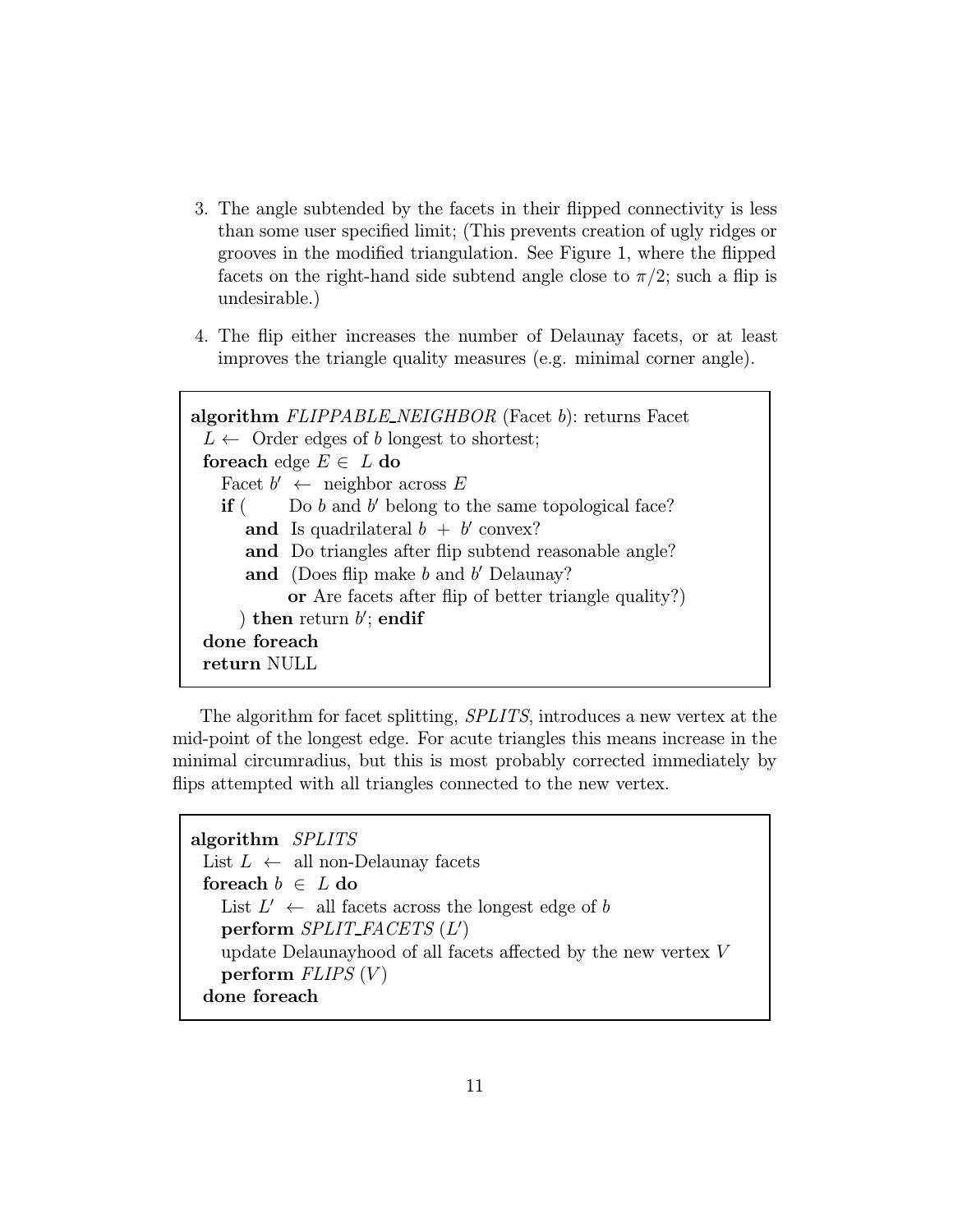The procedure *SPLIT\_FACETS* is rather straightforward, the only complication being that non-manifold situations need to be handled as illustrated in Figure 2.

algorithm  $SPLIT\_FACETS$  (List  $L'$ ) Insert new vertex  $V$  at the mid-point of edge common to facets in  $L'$ foreach  $b \in L'$  do replace b with new facets b' and b'' connected to  $V$ done foreach



Figure 2: Splitting of facets sharing an edge.

#### 5.2 Comparison with other published algorithms

Some ideas how to make some surfaces appear as 2-simplices of the unconstrained Delaunay triangulation have been advanced for some restricted classes of inputs. For "smooth" surfaces, Amenta and Bern [24] have shown that sufficiently dense sampling (as measured by the local feature size) makes the surface to appear in the unconstrained Delaunay tetrahedral mesh constructed with the input vertices and the Voronoi poles. The idea is to achieve "tangency" of the tetrahedron circumsphere to the constraining surface at surface vertices. Related ideas applied to the construction of shape skeletons have been advanced by Turkiyyah et al. [25].

For non-smooth surfaces, namely piecewise linear complexes (PLC; all constraining polytopes – edges and facets, have linear geometry), the sphere packing algorithm of Miller et al. [17] provably yields a boundary conforming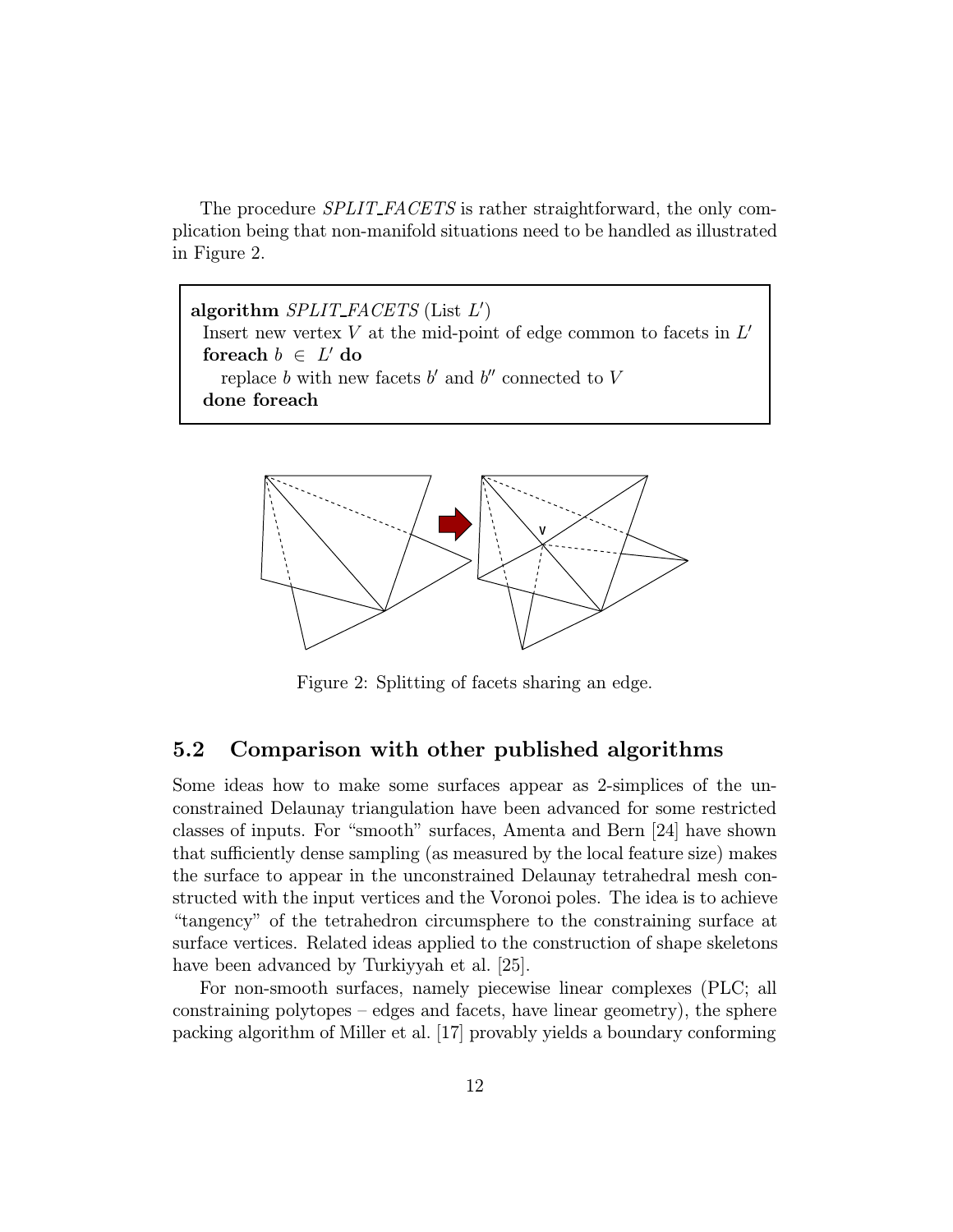Delaunay triangulation. The input angles between any two boundary polytopes are restricted to  $90^\circ$ . A variation of this algorithm has re-appeared in the thesis of Shewchuk [19] in the framework of a Delaunay refinement algorithm. The principal idea is to make the constraining polytopes appear by enforcing their minimal circumspheres empty of vertices starting with vertices (trivial), edges, and finally proceeding to enforce facets. The empty minimal circumsphere is a sufficient condition for an edge or a face to be present in the Delaunay triangulation, but it is not a necessary one. The restriction to PLC's is quite crucial to the feasibility of the above algorithms, since both rely on the fact that the tesselation of the constraining polygon is a Delaunay triangulation in two dimensions.

The input surface triangulation, which is the input to the present algorithm, could be understood as defining a piecewise linear complex (PLC). In such a case, the two above algorithms are applicable. However, both algorithms would modify this complex, so the input facets are not reproduced. Also, consider that all the surface triangulation edges and faces become edges (faces) of the PLC, and that the above algorithms would try to reproduce those edges (faces). There are evidently cases when these surface triangulation edges and faces are simply an artifact of the discretization process, and have no value in itself. In this respect, the ability of the proposed algorithm to perform flips is highly desirable, at least as an option.

### 6 Volume triangulation

Once the constraining facets are all made Delaunay, the tetrahedra can be generated by any unconstrained triangulation algorithm. We have chosen the advancing-front Delaunay [26, 27, 28, 21]. This technique is closely related to the original gift-wrapping algorithm [29] (also called incremental construction). Contrary to the classical advancing front algorithm [30], which generates nodes at the same time as tetrahedra, uses heuristics to compute the connectivity, and relies on intersection tests to ensure validity of the mesh, our implementation of the advancing front is based on the empty circumsphere property combined with the assumption of general vertex positions. The advancing-front Delaunay may not be the fastest serial algorithm, but it parallelizes easily [31].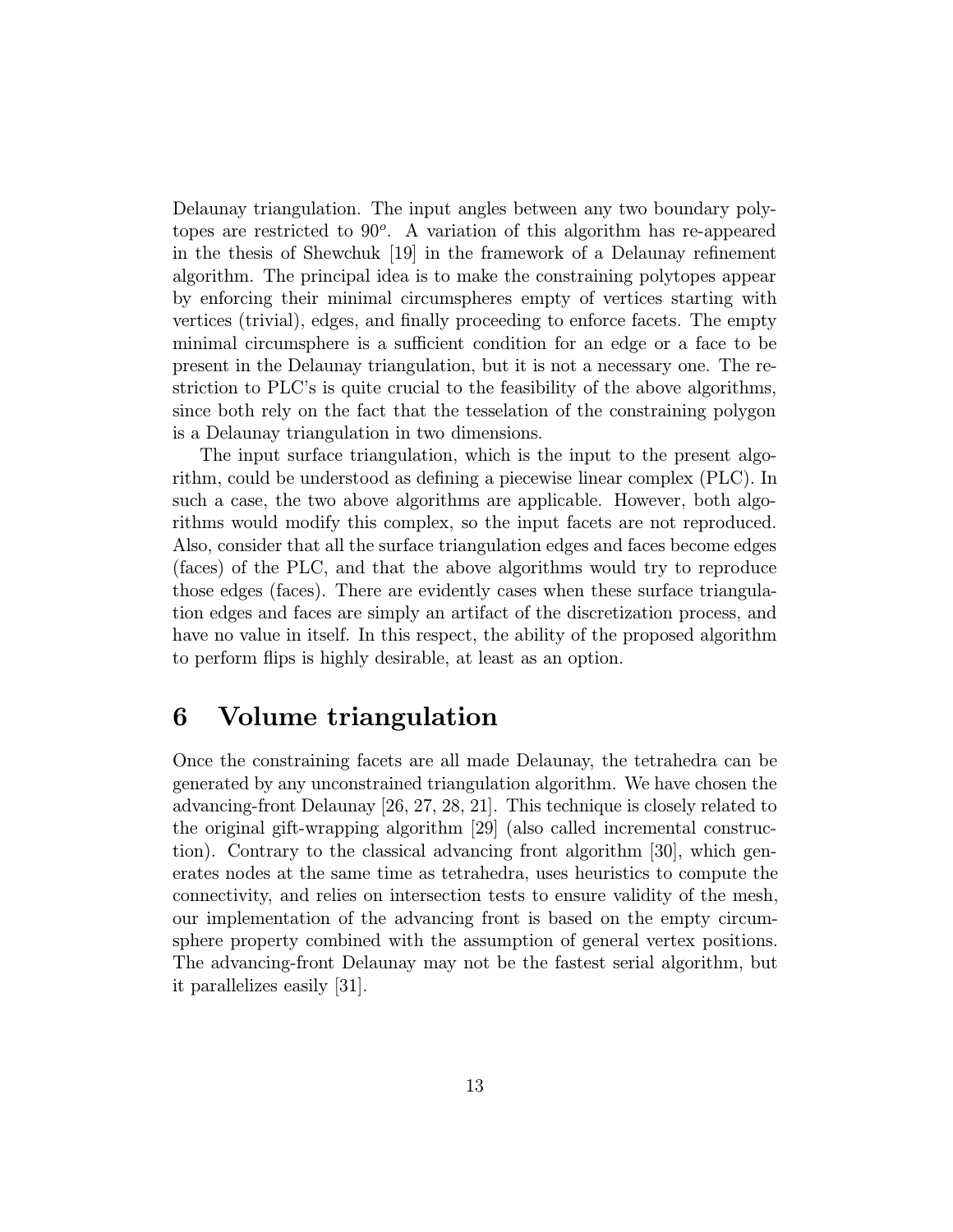### 7 Mesh Improvement

As is well known, creation of slivers (kites) cannot be avoided in Delaunay meshes constructed from pre-existing vertex sets in three dimensions. Since we use random perturbation of the vertex positions, slivers appear frequently in the interior. In addition, slivers also appear near the prescribed surfaces quite naturally. In order to reduce the number of slivers in the mesh, we modify the topology and geometry of the mesh in a post-processing step. Figure 3 shows three configurations of slivers with the adjacent tetrahedra. Slivers on the boundary can be deleted without difficulty (case A). Slivers in the interior can be deleted by swapping face  $\triangle$ dbe (case B), but are not removable in the case C (no two adjacent tetrahedra share a face). The non-removable slivers are opened up (expanded) by shifting slightly one of their vertices (the shift producing the largest minimal dihedral angle among all the connected tetrahedra is chosen). Further increase of the smallest dihedral angle can be achieved by insertion of additional vertices and local remeshing. This option has not been implemented yet, though.



Figure 3: Removal of slivers.

### 8 Triangulation on parallel computers

Preliminary results suggest the present algorithm is amenable to parallelization with domain decomposition and message passing. Two major con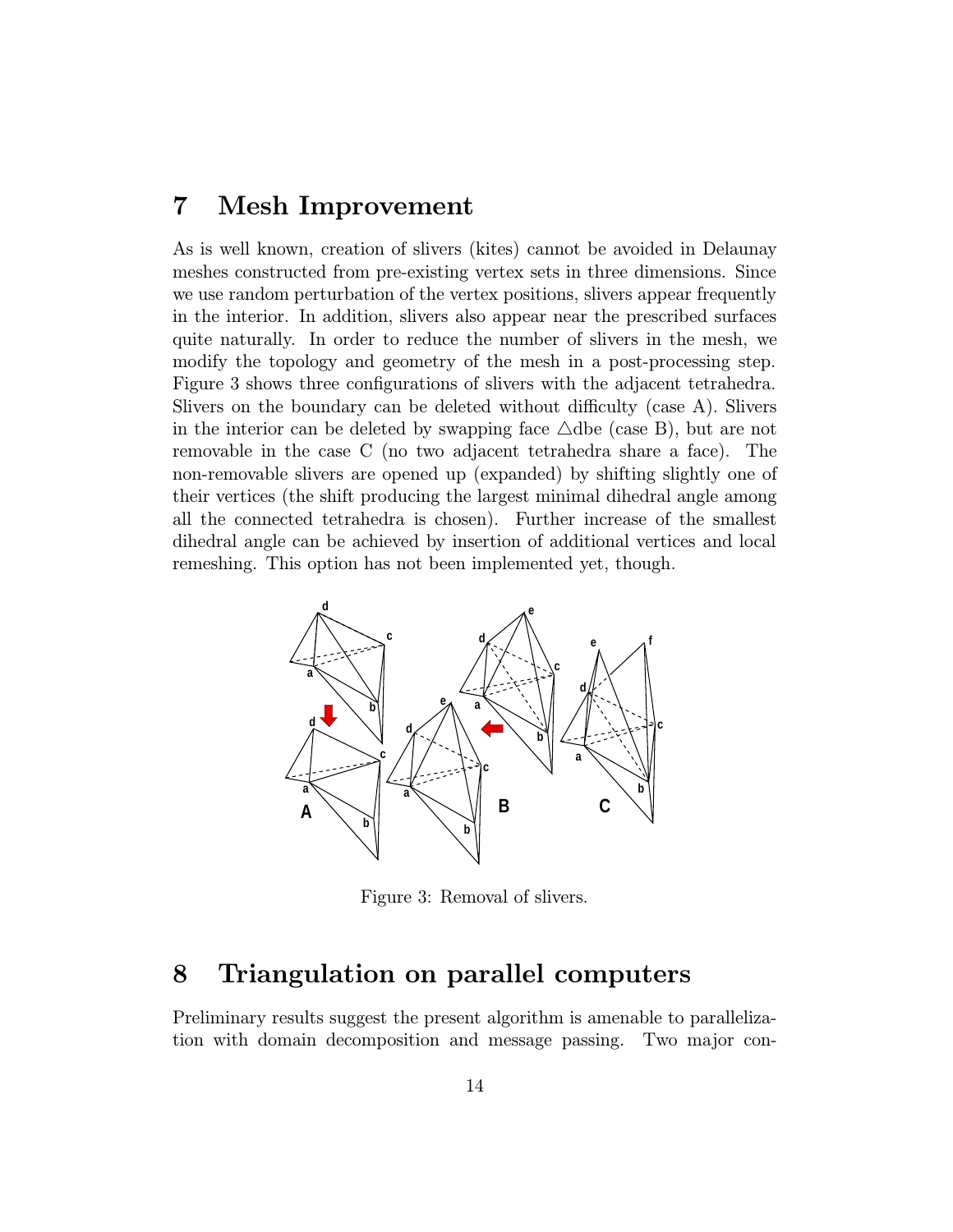stituent parts can be identified, the volume meshing itself (unconstrained Delaunay triangulation), and the surface modification.

No communication is required for the volume triangulation itself, since once can decompose the vertex set and generate the tetrahedra on each processor independently of the others. Implementation of the necessary searches can be expected to be tricky, though: It is imperative to download to each processor all the vertices that can affect triangulation on this processor. On the other hand, search efficiency dictates that only those vertices which actually participate in the triangulation on a given processor are searched.

The most expensive operation in the surface Delaunayzation is the evaluation of the Delaunayhood of affected facets once a new vertex is added to the current vertex set. The trick is, of course, to figure out which facets are affected by the vertex addition. Furthermore, communication is required in this step, since one needs to update the vertex and facet sets on each processor after each modification.

### 9 Examples

#### 9.1 Mesh of Bracket

The first example illustrates the ability of the mesher to enforce the boundary constraint for a surface mesh consisting of very badly-shaped facets (Figure 4). The facets have been produced from a CSG model generated by the ACIS<sup>1</sup> geometry engine for the purpose of rendering with the default refinement settings. Hence the presence of needle-like and obtuse triangles. The input consisted of 180 vertices and 364 boundary facets (no vertices have been generated in the interior). The mesher inserted additional 55 vertices, increased the number of boundary facets to 474, and produced 460 tetrahedra in approximately 6.7 CPU seconds.<sup>2</sup>

#### 9.2 Mesh of Wheel

In this example we illustrate the effect of turning off the check relying on the solution of (1) (Figure 5). In other words, Delaunayhood of a facet is checked

<sup>1</sup>Trademark of Spatial Technology Inc.

<sup>2</sup>SGI Octane, with 195MHz R10K CPU. All timings in this section are given for this platform.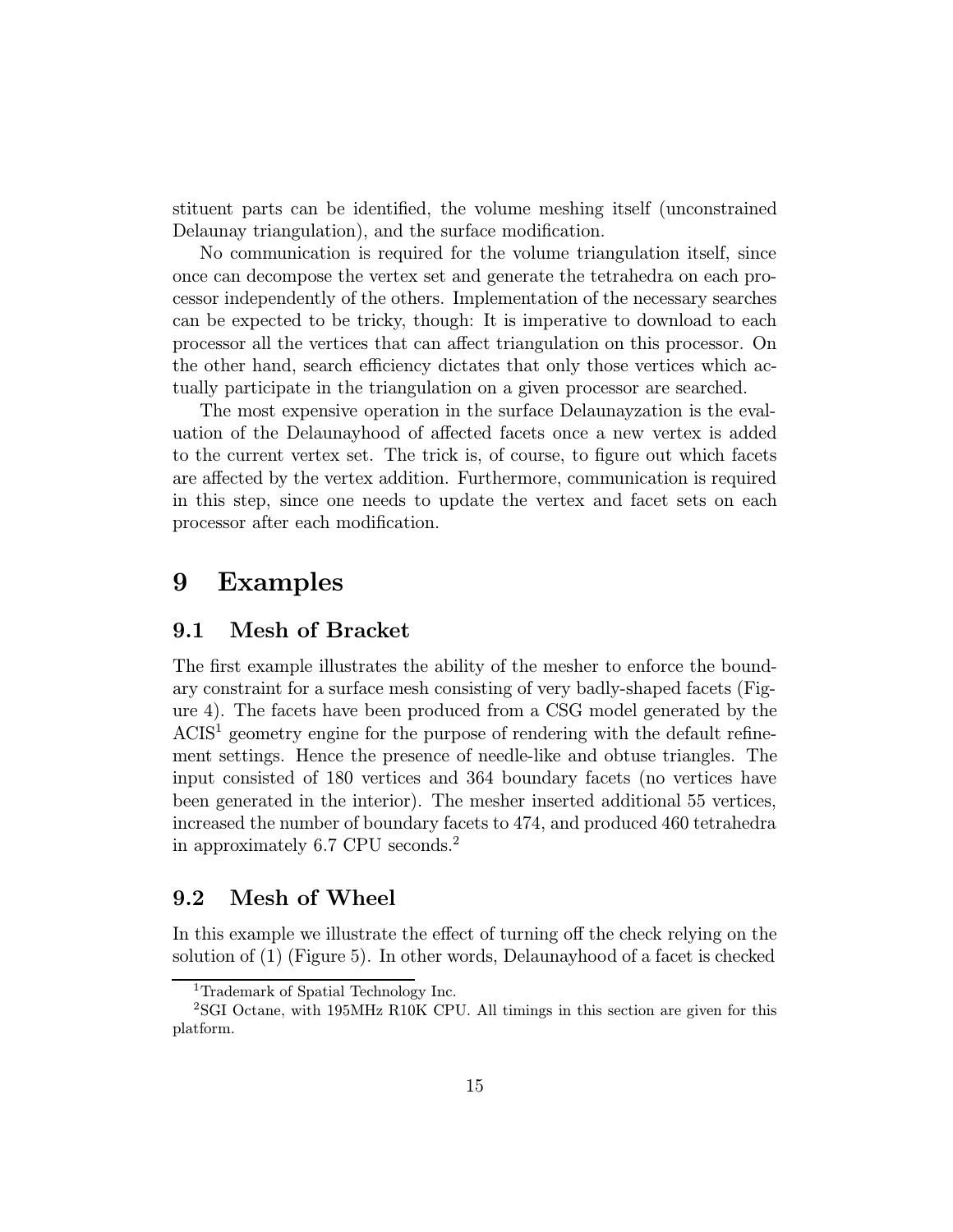

Figure 4: Mesh of a bracket.

simply by the empty minimal circumsphere criterion. The input consisted of 624 points and 1,248 boundary facets (no internal vertices have been generated). When the full check including the linear programming problem of (1) was used, no additional vertices have been inserted, and the mesher produced 1,378 tetrahedra (2.8 CPU seconds). When the check via (1) was turned off, the mesher added 219 surface vertices, 438 boundary facets, and produced 1810 tetrahedra (0.5 CPU seconds). The surface meshes are shown in Figure 5.

#### 9.3 Mesh of A-PRIMED discriminator maze wheel

The maze wheel of the A-PRIMED discriminator<sup>3</sup> is representative of typical complex industrial geometries. Figure 6 shows fairly coarse surface meshes of the maze wheel (4,283 vertices, 8,618 boundary facets). The volume mesh of 12,022 tetrahedra was produced in 4.8 seconds (for limit on the size of the linear programming problem (1) set to 20).

Table 1 summarizes effects of setting a limit on the largest number of unknowns for which the linear programming (LP) problem of equation (1) is actually solved. Although the LP software package we have used is perhaps

<sup>3</sup>Designed by Gil Benavides at Sandia National Laboratories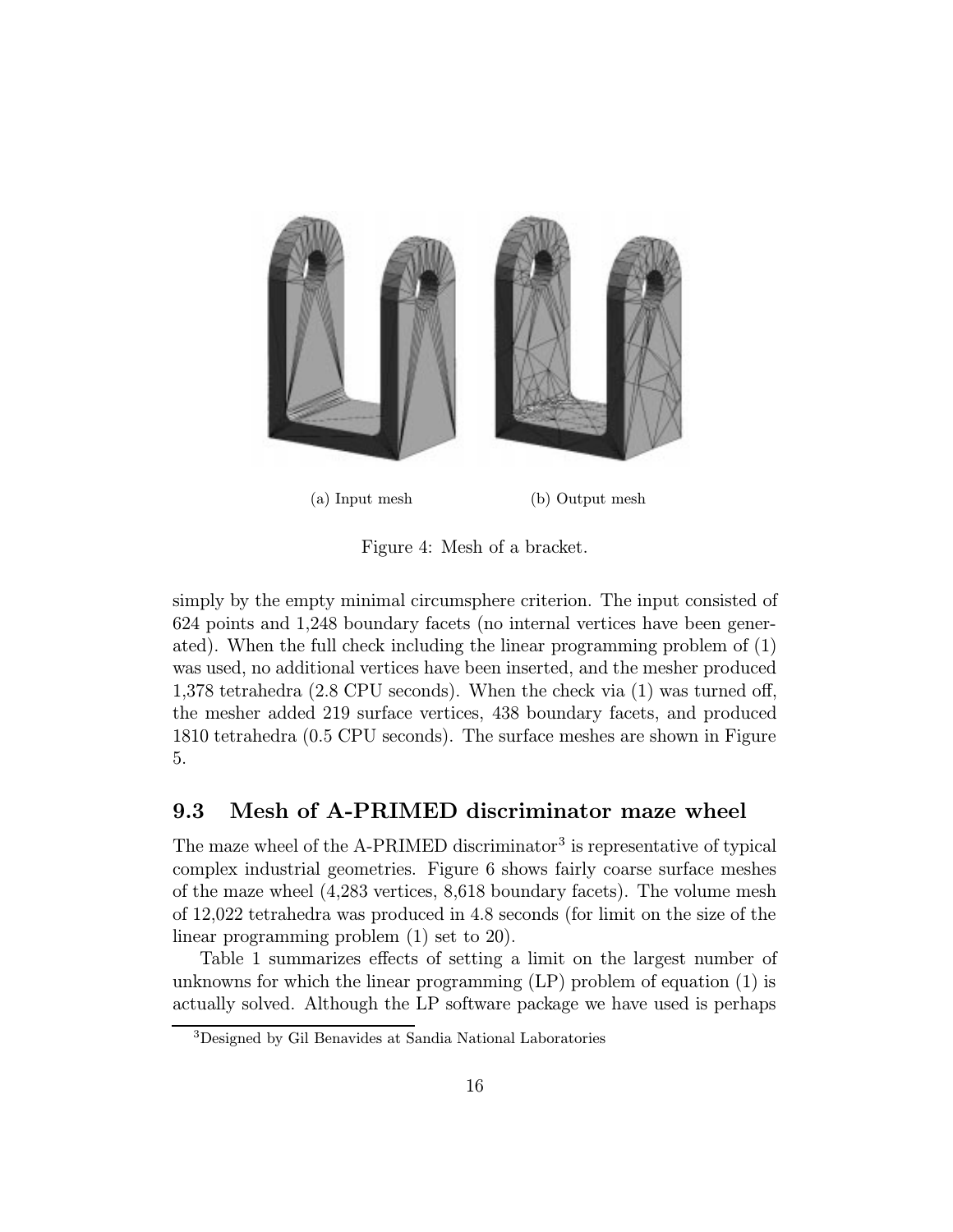

(a) Input mesh (b) Output mesh (c) Output mesh for (1) turned off

| $LP$ size<br>limit | Delaunayzation<br>time [s] | Total of<br>solved LP's | Average<br>number of<br>unknowns | Total of<br>added<br>facets |
|--------------------|----------------------------|-------------------------|----------------------------------|-----------------------------|
|                    | 1.03                       |                         |                                  | 150                         |
| 20                 | 1.10                       |                         | 16                               | 150                         |
| 200                | 17.56                      | 1,164                   | 100                              | 150                         |
| 500                | 152.60                     | 2,664                   | 197                              | 146                         |

Figure 5: Mesh of a wheel.

Table 1: Comparison of Delaunayzation cost for different limits on size of the linear programming problem (1).

uncharacteristically inefficient and slow, the trend is clear: Solution of (1) is costly. Interestingly, this particular mesh is quite insensitive to the availability of the LP solution; only when the limit is set at 500 unknowns, a small reduction in the number of added boundary facets is achieved, and turning off the solution of (1) completely (setting the limit to zero) does not increase the number of added facets at all.

#### 9.4 Mesh of Sphere

This example illustrates the effect of using or not using flips during the Delaunayzation process. Figure 7 shows the input surface triangulation and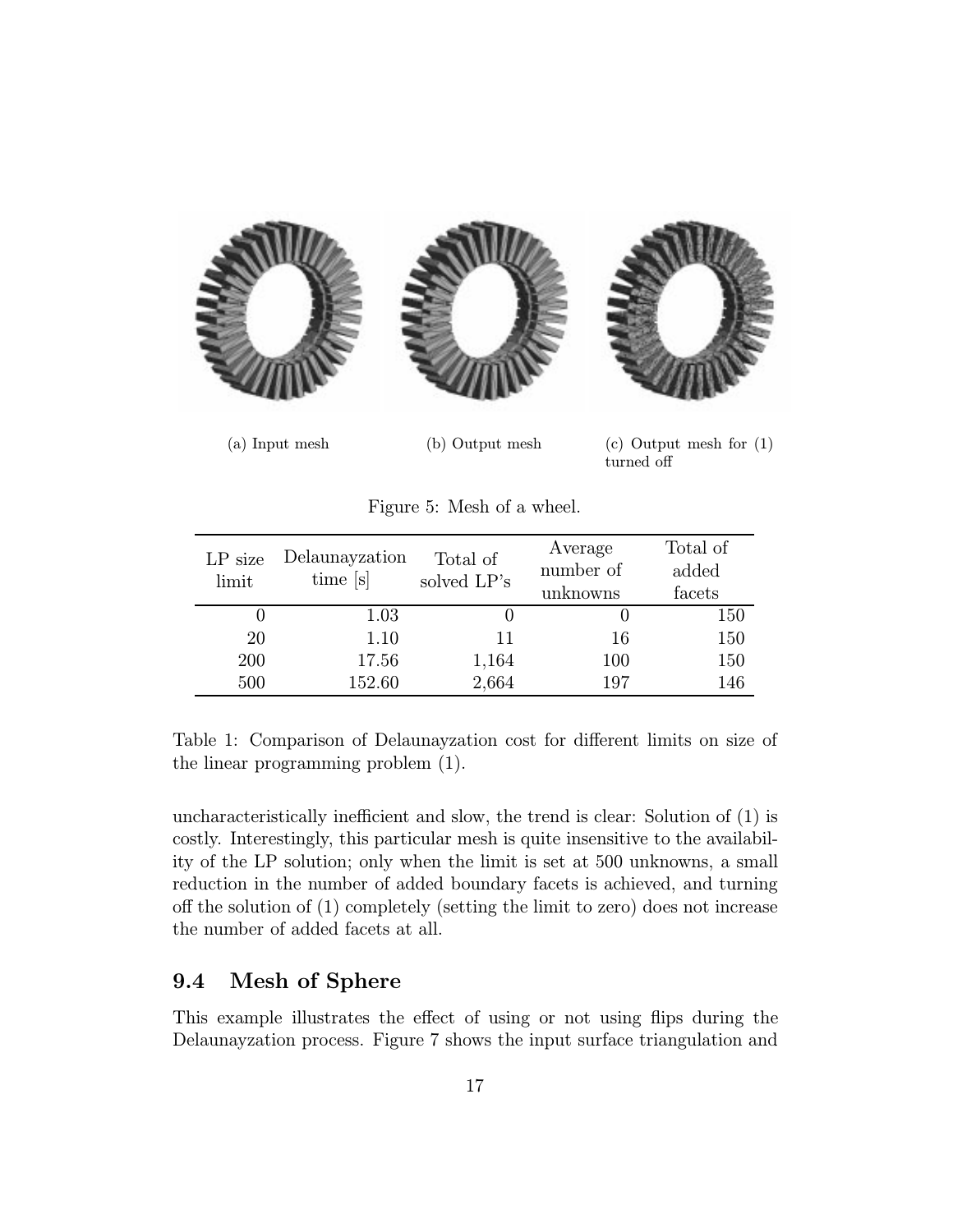

(a) Front view (b) Back view

Figure 6: Mesh of a discriminator mazewheel.

the results of Delaunayzation with and without flips. Although the input triangulation is just an approximation of a smooth surface, it is reproduced as if it were a piecewise linear complex (PLC) when the flips are turned off. The increased size of the tetrahedrization is evident.

| Flips allowed? | Triangulation<br>time [s] | Total of<br>added facets | Total of<br>generated<br>tetrahedra |
|----------------|---------------------------|--------------------------|-------------------------------------|
| no             | 1.08                      | 192                      | 688                                 |
| ves            | 0.77                      |                          | 297                                 |

Table 2: Comparison of meshes of sphere with or without flips.

### 9.5 Mesh of Hub

In the next example we present timings for a series of uniform meshes for a mechanical part. The surface meshes have been again produced for rendering purposes and hence are not quite as good as can be expected from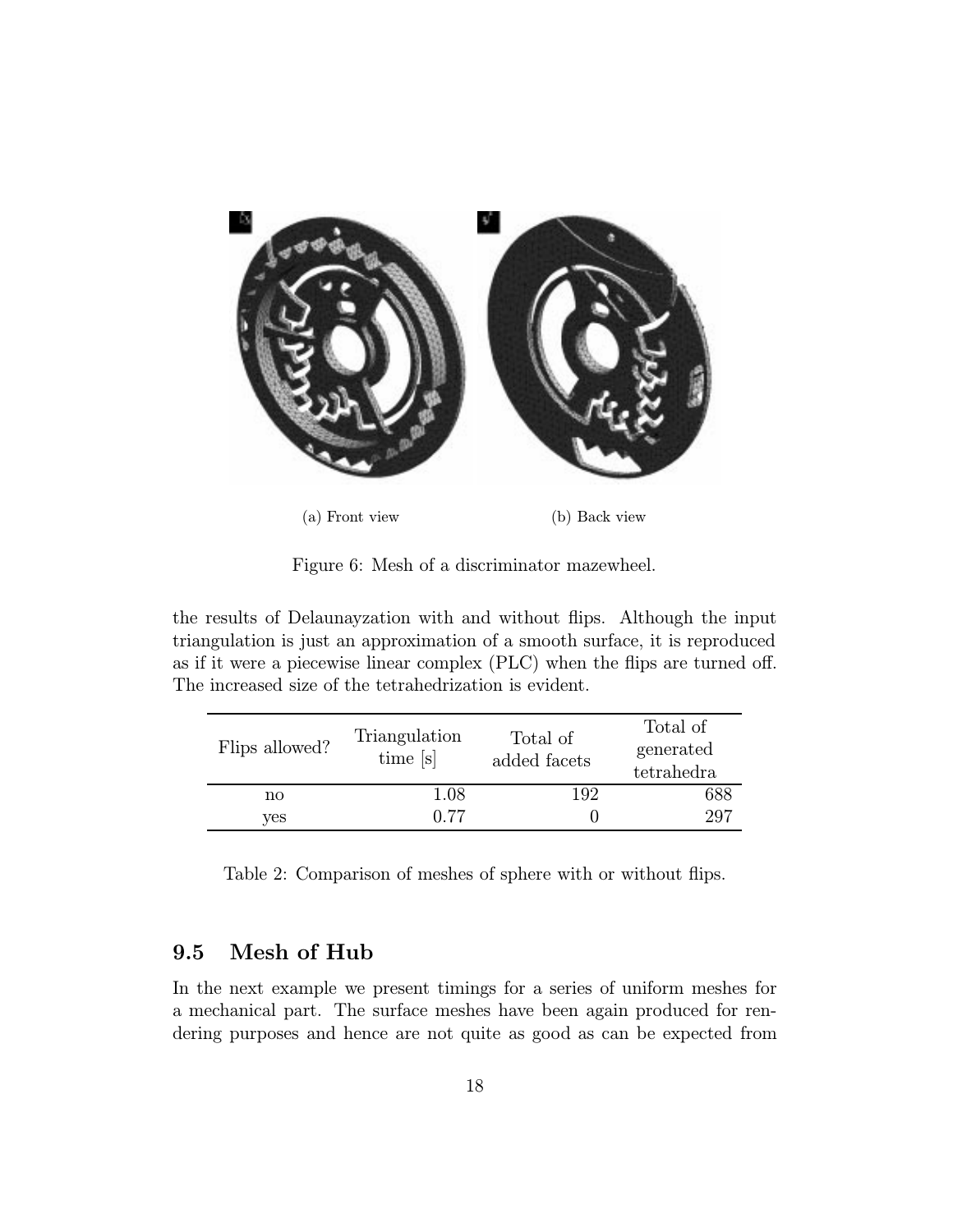

Figure 7: Mesh of a sphere.

current finite element surface triangulation packages. Figure 8 shows the solid for the coarsest discretization (26,722 elements); detail of the fan-like, acute triangles near the small holes is also included. The timings are given in Figure 9 with a breakdown into major steps: reading of input, generation of internal vertices, initial evaluation of Delaunayhood of boundary facets, Delaunayzation procedure, generation of tetrahedra by the advancing front, and finally, removal of slivers. The large amount of time spent in the generation of internal points is noteworthy (about 25% of total time). This step is costly mainly because of the need to verify that vertices are not generated too close to each other and to the constraining surfaces. In order to speed up this step in adaptive analyses with many remeshings, we have devised a technique that avoids any searches and checks by generating internal vertices inside existing elements.

Figure 10 summarizes quality indexes for one particular mesh which seems to be sufficiently fine for strength analysis purposes (with 169,610 tetrahedra). The graph on the left shows the distribution of the radius ratio (inscribed sphere radius over circumsphere radius scaled by 3; ideal ratio is one); the graph on the right documents the distribution of the dihedral angle. The minimum radius ratio quality was 0.053, the minimal dihedral angle was 2.94 degrees, and the maximum dihedral angle was 173 degrees.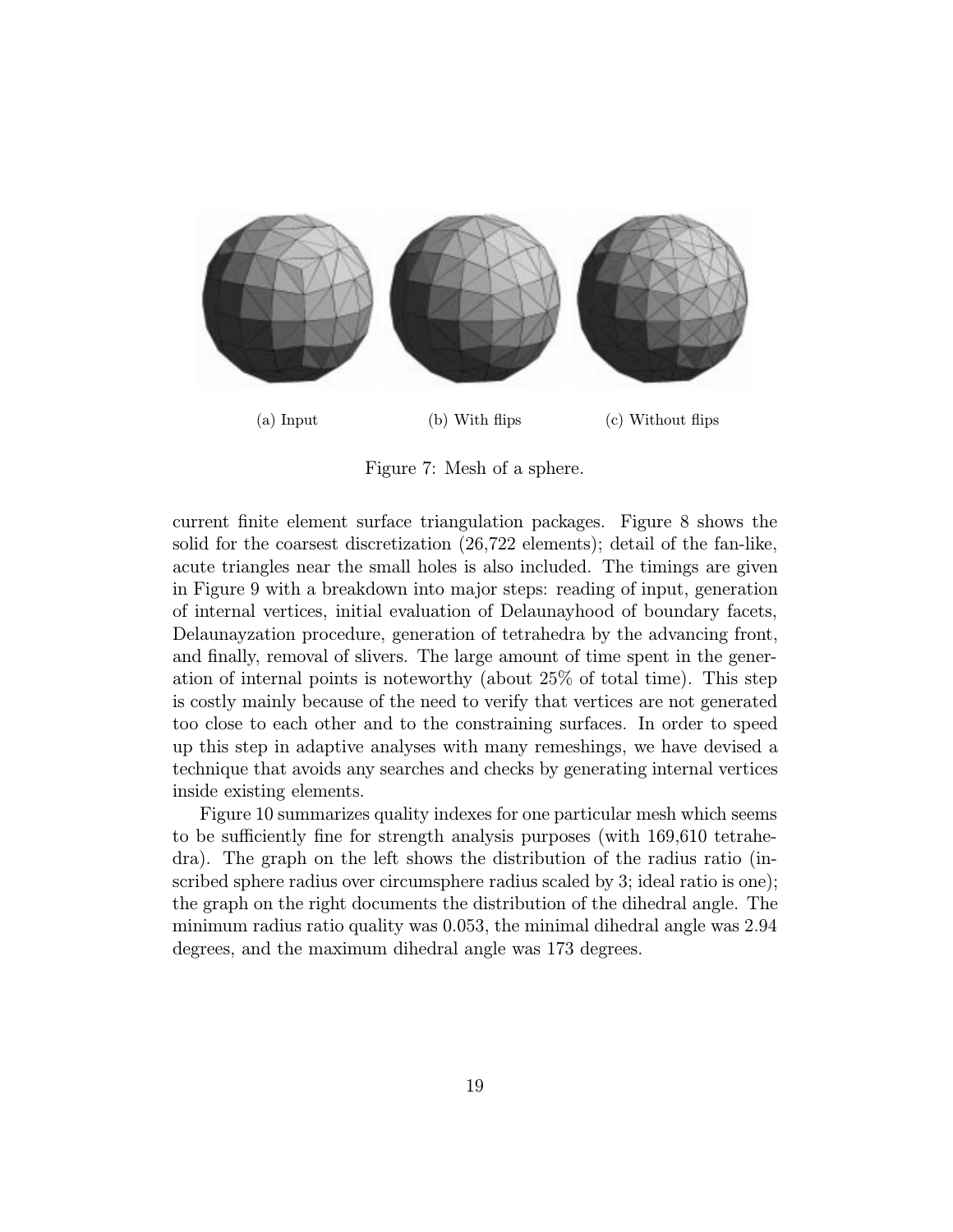

(a) Input mesh (b) Detail





Figure 9: Timing for mesh of hub.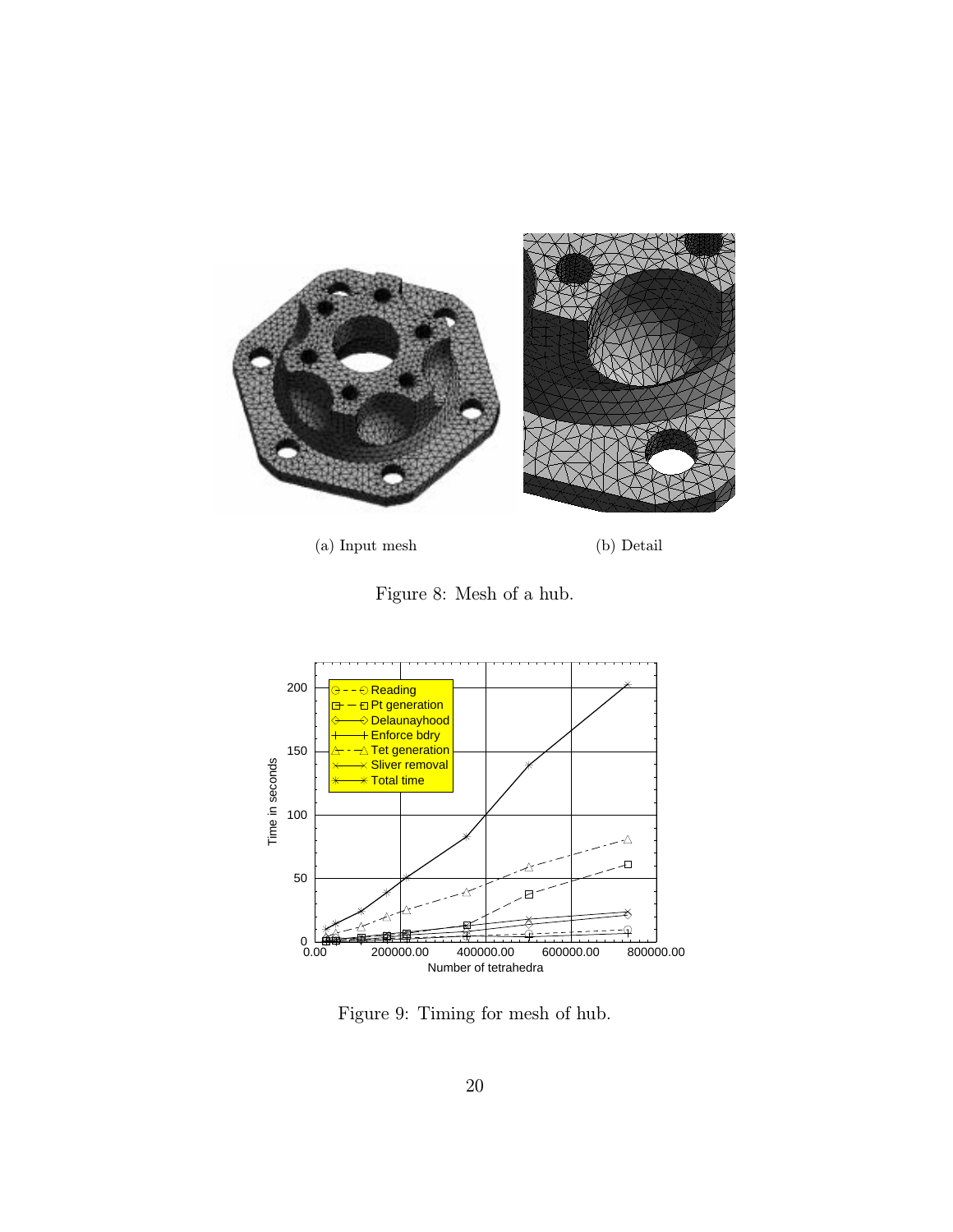

Figure 10: Mesh of a hub. Quality distribution for mesh with 169,610 elements.

### 9.6 Mesh of Airfoil

In the next example we present mesh of an airfoil<sup>4</sup>. The topology and geometry of the object is rather complex. The input to the mesher consisted of 20,909 vertices and 41,866 boundary facets (see Figure 11(a)). The surface triangulation was of relatively good quality. Nevertheless, the mesher had to introduce a number of additional vertices (508) and facets (1,016) during the Delaunayzation procedure because of the large ratio of the mesh size and the local feature size (especially near intersections of thin walls). Figure 11(b) shows the additional vertices as dots on the background of topological edges. The tetrahedral mesh of 72,881 elements was generated in 59.9 seconds of which 62% were spent in the Delaunayzation algorithm. As documented in Figure  $11(c)$ , the presence of thin walls caused a number of slivers to appear (minimal dihedral angle 0.42 degrees, maximal dihedral angle 179.21 degrees). The reason was that our present mesh optimization technique does not handle slivers with all four vertices bound to two or more constraining surfaces. One possible cure could be introduction of an additional point at the barycenter of the sliver followed by Delaunay remeshing of the cavity remaining after the broken tetrahedra.

Mesh has also been produced with the Delaunayzation procedure based on empty minimal circumspheres (decisions based on Equation (1) were disabled). As expected, the mesher needed more additional vertices (544), and

<sup>4</sup>Prototype airfoil geometry courtesy of Howmet Research Corporation.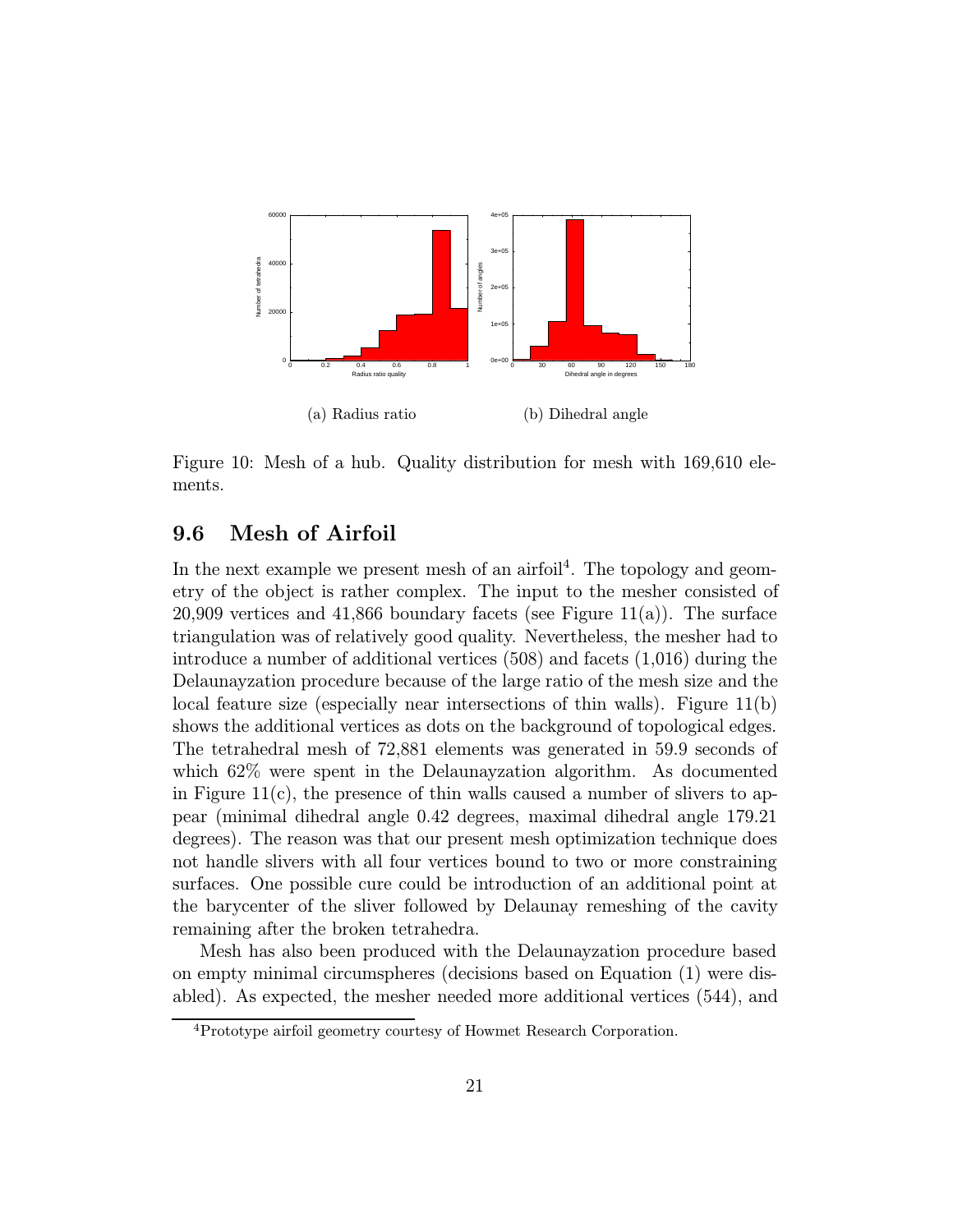more boundary facets (1,088) to arrive at a fully Delaunay surface.



Figure 11: Mesh of a prototype airfoil.

### 9.7 Mesh of Cranium and Brain

The approach presented above is applicable not only to external surfaces, but works equally well for internal surfaces, such as material interfaces or mathematically-sharp cracks. The only difference is that (in our implementation) the facets on these surfaces are not added to the initial advancing front.

One example of a mesh with material interfaces is presented in Figure 12 as an exploded view of the mesh separated into regions. The surface triangulations are polygonal models of simplified skull and brain (11,158 vertices and  $22,322$  boundary facets)<sup>5</sup>

<sup>5</sup>The surface triangulations have been produced from DXF geometry files purchased from Viewpoint DataLabs International, Inc. (registered trademark) by feature simplification, enforcement of topological consistency, and through removal of surface mesh interference via local geometry modifications.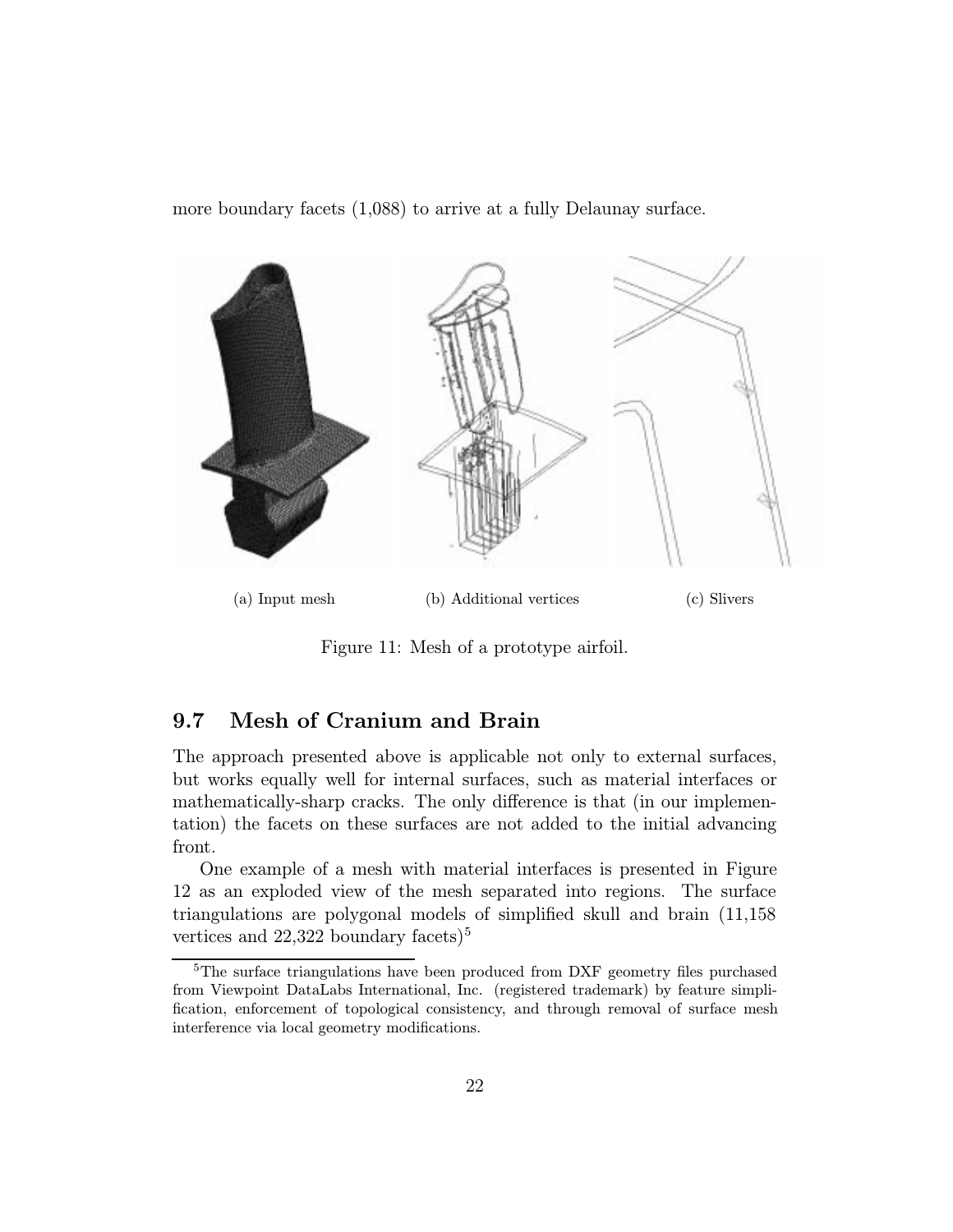There are three regions representing the skull, the cerebrospinal fluid with the meninges, and the brain. The surface mesh required relatively minor stitching – 36 additional vertices and 72 facets. The finished mesh consisted of 15,398 vertices and 82,126 tetrahedra, and took 40 seconds to generate.



Figure 12: Mesh of cranium, cerebrospinal fluid and brain.

#### 9.8 Mesh of Pyramids

One of the open problems is the limited ability of the algorithm to handle surfaces which are almost touching (this is actually common to all unconstrained Delaunay meshers). Consider two bodies very closely spaced. In applications to mechanics, unless the bodies touch there is no reason to take their proximity into account by refining the mesh. However, Delaunay mesh constructed for the ensemble of the two bodies will refine the neighborhood of the "almost in contact" region as shown in Figure 13, which depicts two pyramids arbitrarily offset so that the vertex of one is very close to the base of the other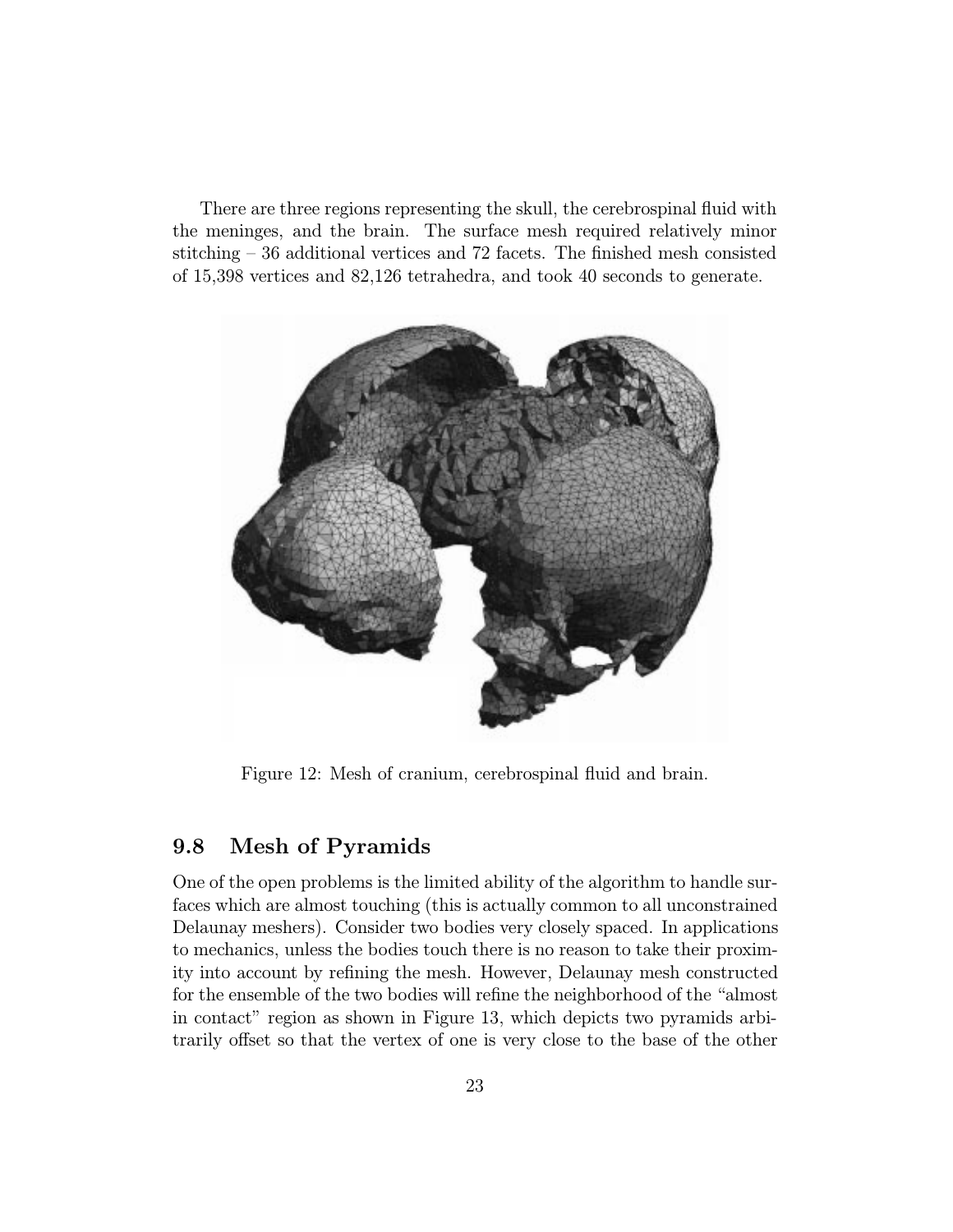(base dimensions  $1 \times 1$  unit, height 1 unit, offset of the tip of the second pyramid with respect to the center of the bottom one  $\{0.1454, 0.3569, 0.0019\}$ . The DELAUNAYZATION algorithm enhanced the input mesh consisting of 10 points and 12 facets by additional 14 points and 28 facets. If the two bodies were meshed separately, this problem would not arise, but frequently bodies in self-contact or solids with cracks lead to these situations. One possible way of attack is constrained Delaunay triangulation. While constrained Delaunay triangulations are in general known not to exist in 3-D, Shewchuk demonstrates existence of conditions under which so-called conforming constrained Delaunay triangulation may be constructed [32].



Figure 13: Mesh of two almost touching bodies.

# 10 Conclusions

We present an approach to the generation of tetrahedrizations in general three-dimensional volumes bounded by triangulated surfaces. Our method modifies the surface triangulations so that the constraints appear as collections of tetrahedron faces once the volume mesh is produced with unconstrained Delaunay triangulation of the (enhanced) vertex set. We use the results of Rajan [20] to re-formulate the construction of a Delaunay triangulation as a linear programming problem to yield a method of checking whether a given constraining surface facet is represented by a tetrahedron face in the unconstrained Delaunay triangulation of the current vertex set. If that is not the case, the surface triangulation is modified using a heuristic with two primitive operations, flip of diagonal in a pair of constraining facets, and split of edge common to two or more facets.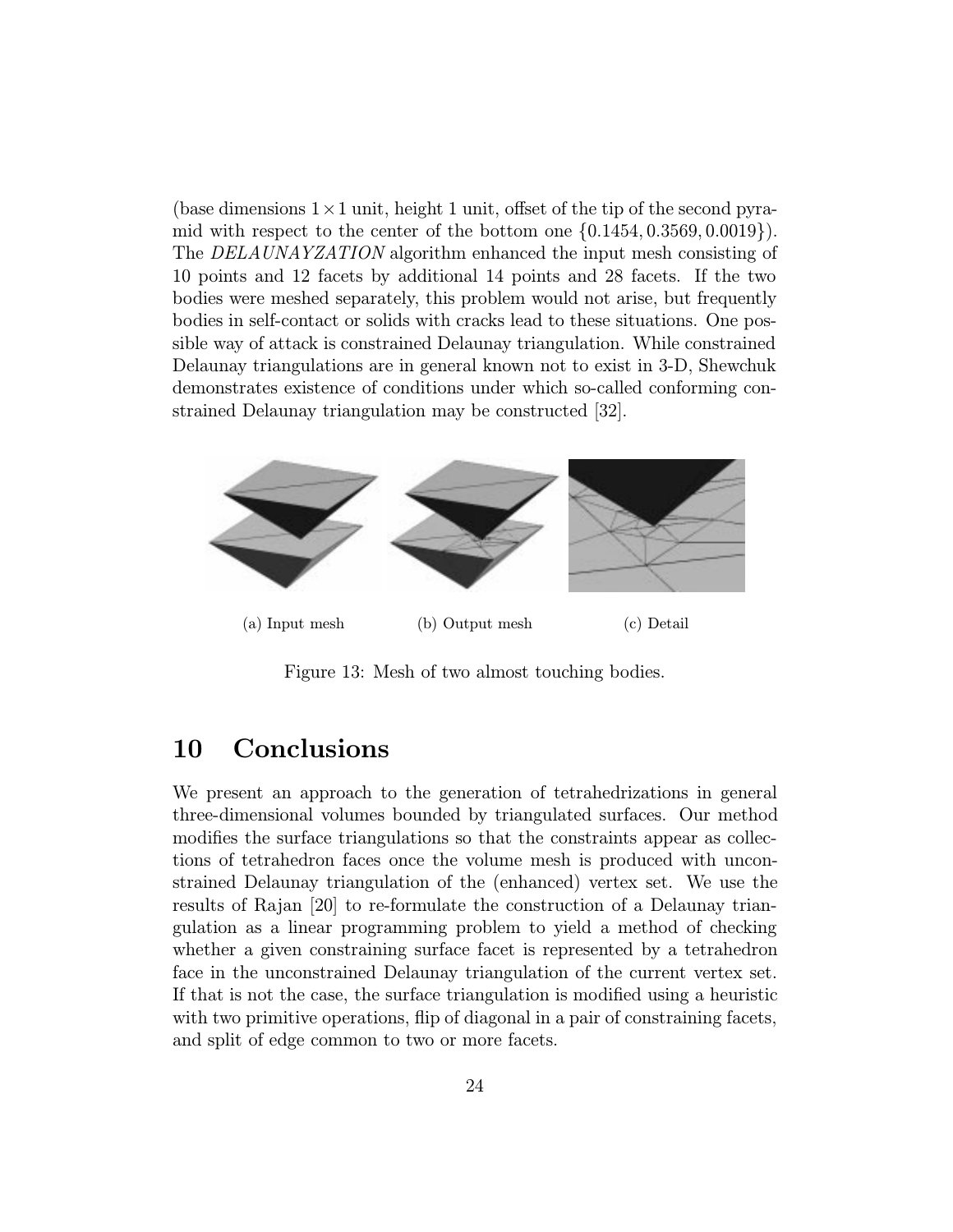Need for further research is identified in several areas. Firstly, a *proof* of termination of the surface modification scheme would be reassuring. Secondly, a parallel implementation of the algorithm with domain decomposition and message passing is the subject of on-going research. Thirdly, *closely*spaced surfaces or vertices placed near each other can cause the algorithm to generate an excessive number of Steiner points. The reason lies in the properties of the unconstrained Delaunay triangulation itself. Finally, in some applications it is desirable to be able to exactly preserve the constraint surface triangulations, for example when selectively re-triangulating some limited part of an existing triangulation. An algorithm enhancing the vertex set so that selected constraining facets are preserved in the unconstrained Delaunay triangulation would be very useful.

# Acknowledgements

We are grateful for support from the Department of Energy through Caltech's ASCI Center of Excellence for Simulating Dynamic Response of Materials.

# References

- [1] M. A. Yerry and M. S. Shephard. Three-dimensional mesh generation by modified octree technique. International Journal for Numerical Methods in Engineering, 20:1965–1990, 1984.
- [2] M. S. Shephard and M. K. Georges. Three-dimensional mesh generation by finite octree technique. International Journal for Numerical Methods in Engineering, 32:709–749, 1991.
- [3] M. Saxena, P. M. Finnigan, C. M. Graichen, A. F. Hathaway, and V. N. Parthasarathy. Octree-based automatic mesh generation for nonmanifold domains. Engineering with Computers, 11:1–14, 1995.
- [4] Stephen A. Vavasis. Qmg web site. simon.cs.cornell.edu/Info/People/vavasis/qmg-home.html, 1998.
- [5] R. Löhner, P. Parikh, and C. Gumbert. Interactive generation of unstructured grid for three dimensional problems. In Numerical Grid Gen-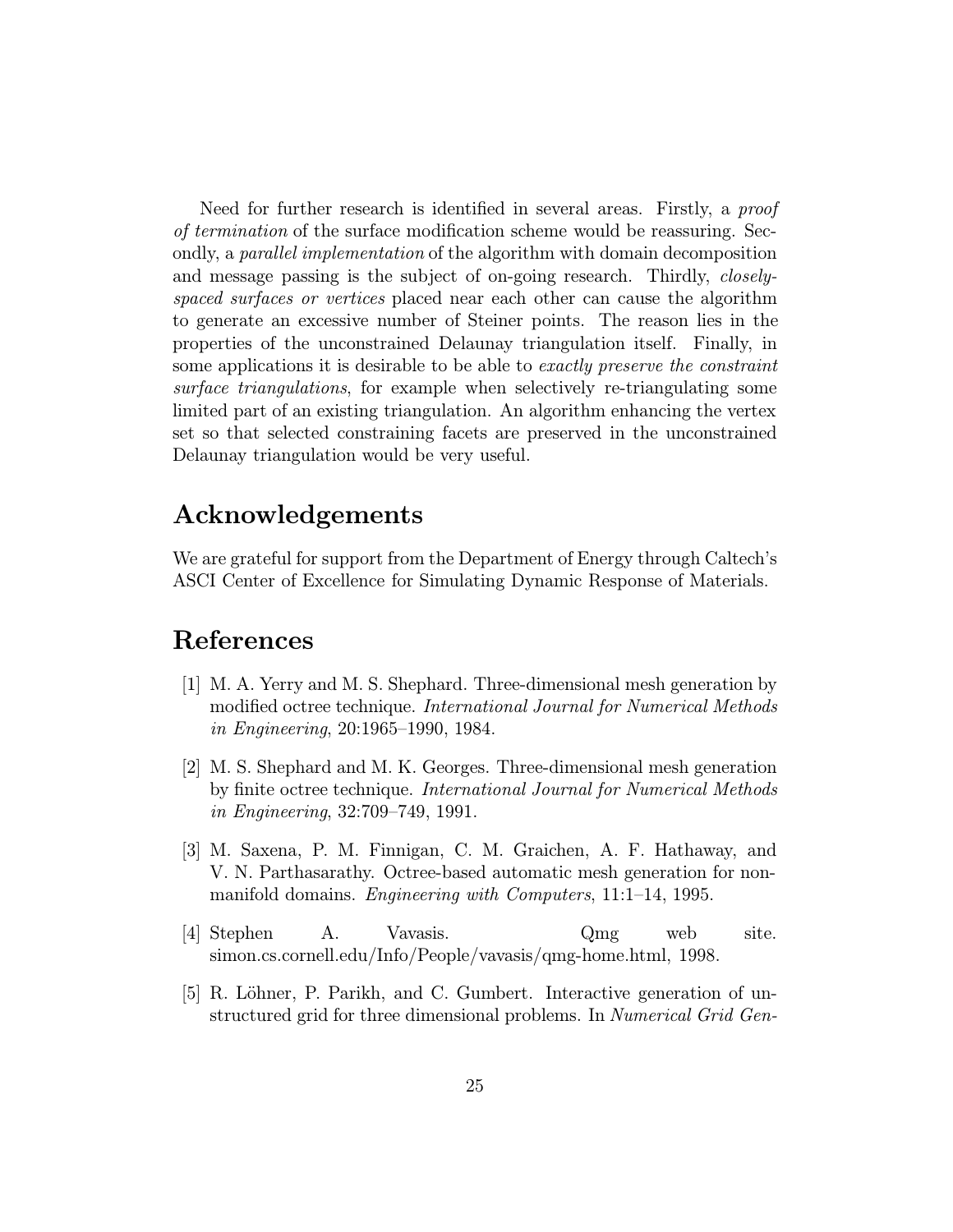eration in Computational Fluid Mechanics '88, pages 687–697. Pineridge Press, 1988.

- $|6|$  R. Löhner. Progress in grid generation via the advancing front technique. Engineering with Computers, 12:186–210, 1996.
- [7] S. H. Lo. Volume discretization into tetrahedra-I. Verification and orientation of boundary surfaces. Computers and Structures, 39(5):493–500, 1991.
- [8] S. H. Lo. Volume discretization into tetrahedra-II. 3D triangulation by advancing front approach. Computers and Structures, 39(5):501–511, 1991.
- $[9]$  E. Seveno. Génération automatique de maillages tridimensionnels isotropes par une méthode frontale. PhD thesis, Université Pierre et Marie Curie - Paris VI, 1998. Available as report TU-0521 from INRIA.
- [10] C. Hazlewood. Approximating constrained tetrahedrizations. Computer Aided Geometric Design, 10:67–87, 1993.
- [11] N. P. Weatherill and O. Hassan. Efficient three-dimensional Delaunay triangulation with automatic point creation and imposed boundary constraints. International Journal for Numerical Methods in Engineering, 37:2005–2039, 1994.
- [12] N. P. Weatherill. The reconstruction of boundary contours and surfaces in arbitrary unstructured triangular and tetrahedral grids. Engineering Computations, 13(8):66–81, 1996.
- [13] P. L. George, F. Hecht, and E. Saltel. Automatic mesh generator with specified boundary. Computer Methods in Applied Mechanics and Engineering, 92:269–288, 1991.
- [14] M. S. Shephard and M. K. Georges. Reliability of automatic 3D mesh generation. Computer Methods in Applied Mechanics and Engineering, 101(1–3):443–462, 1992.
- [15] F. Hermeline. Triangulation automatique d'un polyèdre en dimension N. RAIRO Analyse Numérique, 16(3):211–242, 1982.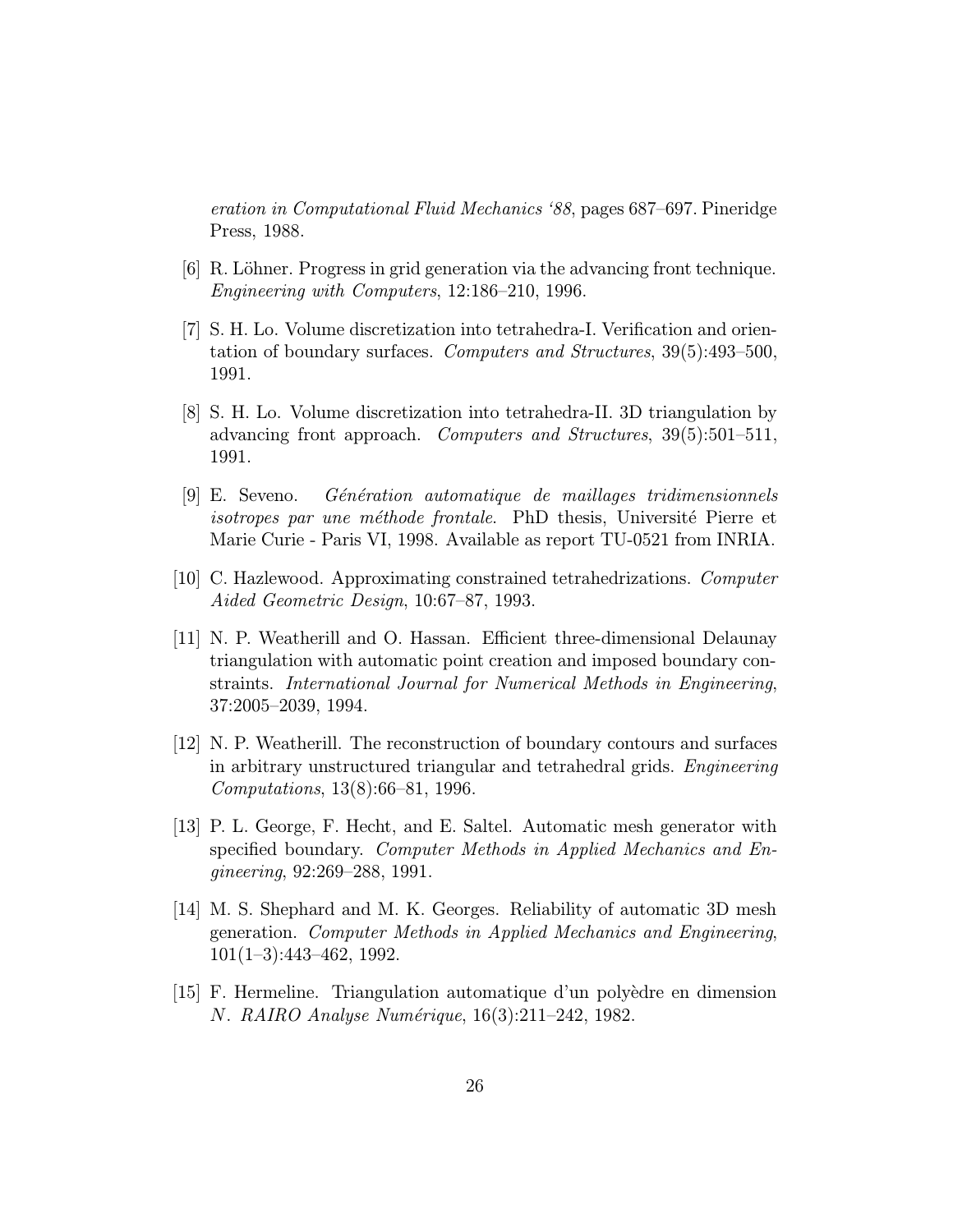- [16] J-D. Boissonnat. Geometric structures for three-dimensional shape representation. ACM Transactions on Graphics, 3(4):266–286, 1984.
- [17] Gary L. Miller, Dafna Talmor, Shang-Hua Teng, Noel Walkington, and Han Wang. Control volume meshes using sphere packing: Generation, refinement and coarsening. In 5th International Meshing Roundtable, Sandia National Laboratories, pages 47–62, 1996.
- [18] P. Fleischmann and S. Selberherr. Three-dimensional Delaunay mesh generation using a modified advancing front approach. In Proceedings of the 6th International Meshing Roundtable, pages 267–278. Sandia National Laboratories, 1997.
- [19] J. R. Shewchuk. Delaunay Refinement Mesh Generation. PhD thesis, Carnegie Mellon University, May 1997.
- [20] V. T. Rajan. Optimality of the Delaunay triangulation in  $R<sup>d</sup>$ . Discrete Comput. Geom., 12:189, 202 1994.
- [21] R. Radovitzky and M. Ortiz. Tetrahedral mesh generation based on node insertion incrystal lattice arrangements and advancing-front-Delaunay triangulation. Computer Methods in Applied Mechanics and Engineering, 1998. In press.
- [22] A. Fuchs. Automatic grid generation with almost regular Delaunay tetrahedra. In Proceedings of the 7th International Meshing Roundtable '98, volume Sandia report SAND 98-2250, pages 133–147. Sandia, 1998.
- [23] B. Barber. Qhull manual. The Geometry Center, Minneapolis MN, www.geom.umn.edu/software/qhull, 1998.
- [24] N. Amenta and M. Bern. Surface reconstruction by Voronoi filtering. Discrete and Computational Geometry, 1998. submitted.
- [25] G. M. Turkiyyah, D. W. Storti, M. Ganter, H. Chen, and M. Vimawala. An accelerated triangulation method for computing the skeletons of freeform solid models. Computer-Aided Design, 29(1):5–19, 1997.
- [26] M. Tanemura, T. Ogawa, and N. Ogita. A new algorithm for three-dimensional Voronoi tesselation. J. of Computational Physics, 51(2):191–207, 1983.